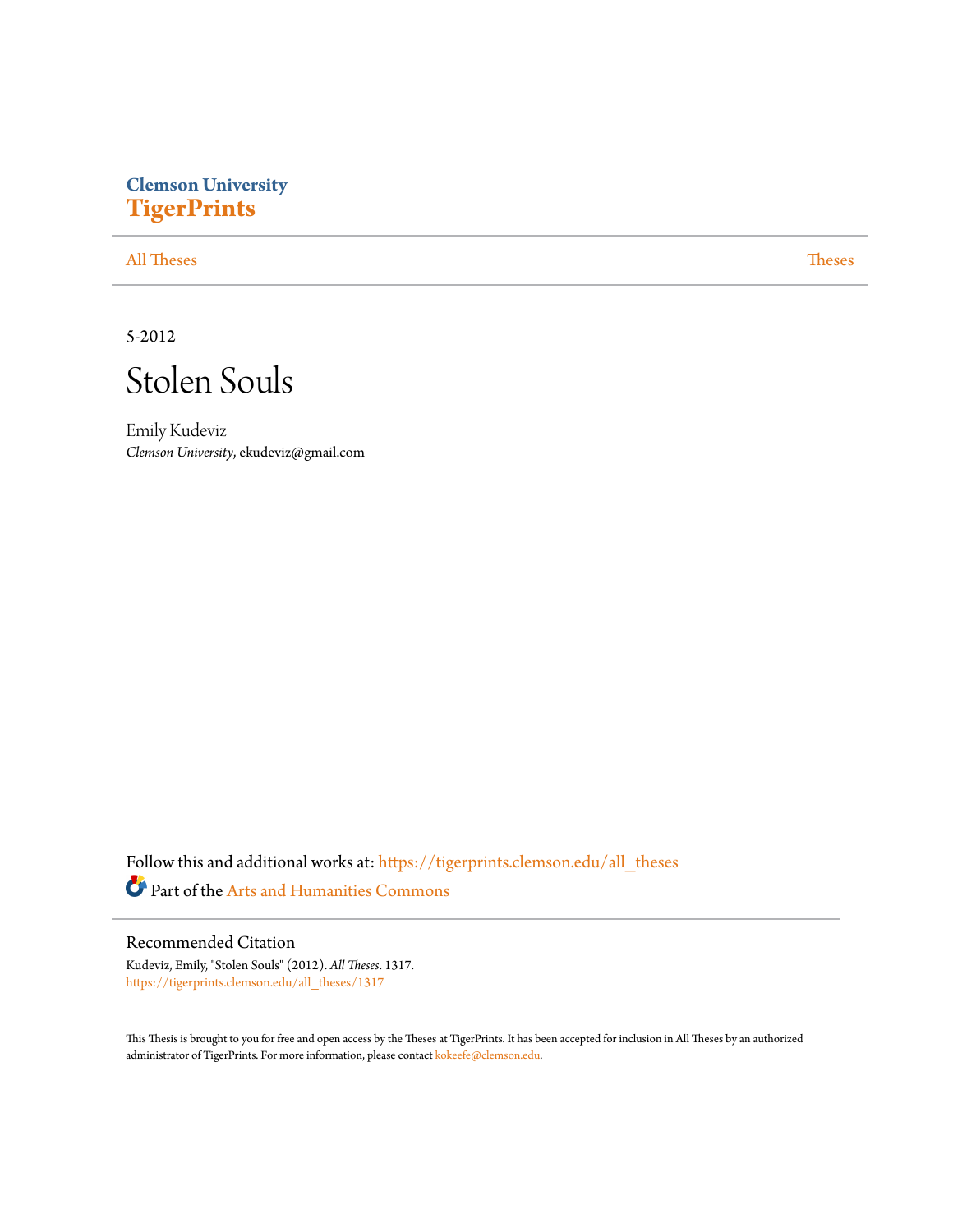## STOLEN SOULS

A Thesis Presented to the Graduate School of Clemson University

In Partial Fulfillment of the Requirements for the Degree Masters of Arts English

> by Emily Kudeviz May 2012

Accepted by: Keith Morris Committee Chair Dr. Alma Bennett Dr. Jillian Weise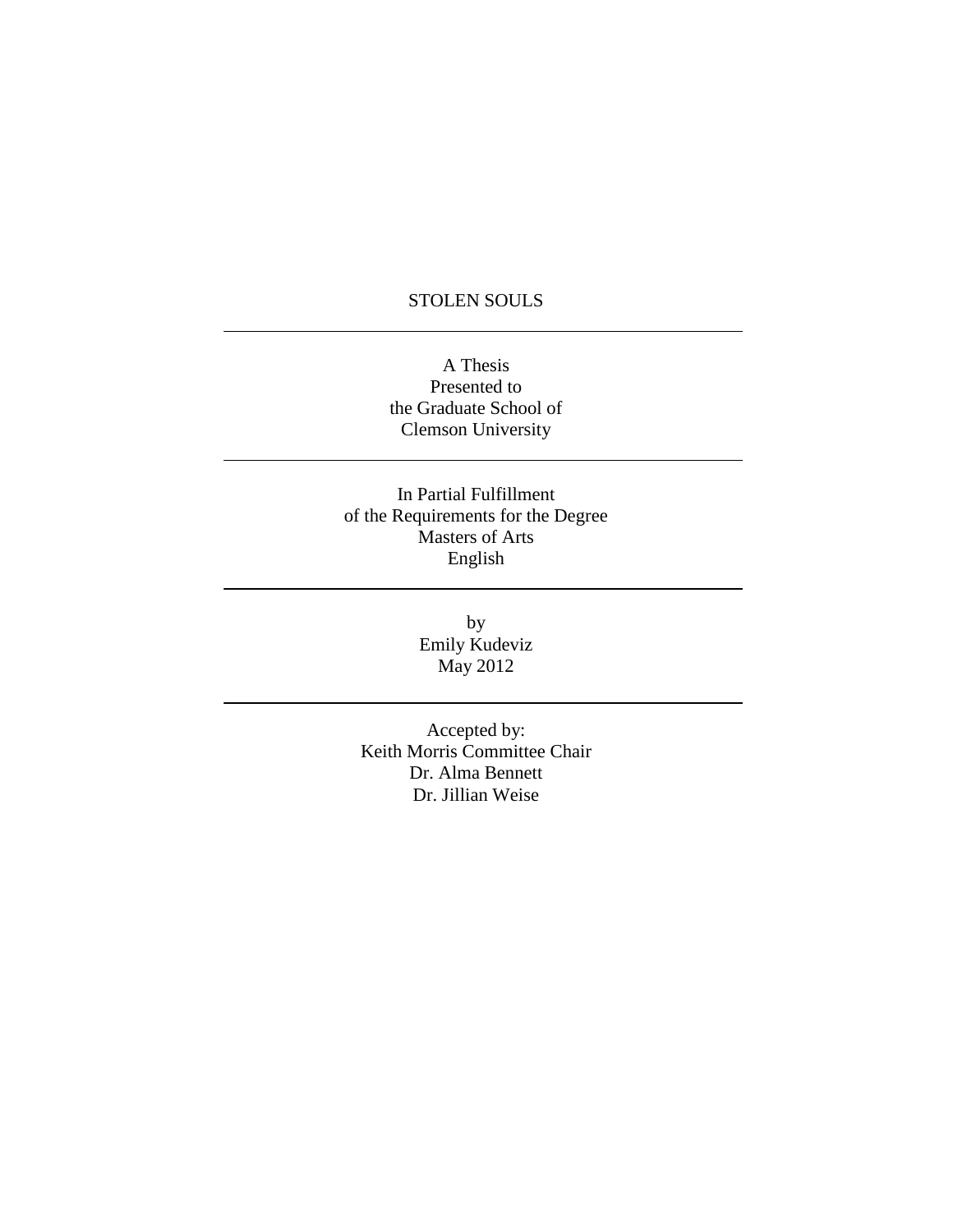## ABSTRACT

This creative thesis is concerned with the exploration of the stages of grief. "Stolen Souls" utilizes the popular speculative fantasy genre, mixing fantasy monsters with reality to allow the main character a safe way to deal with the grief she faces in her life. "Stolen Souls" borrows Elizabeth Kubler-Ross's theories of denial and acceptance while at the same time drawing from the various models of the fantasy genre.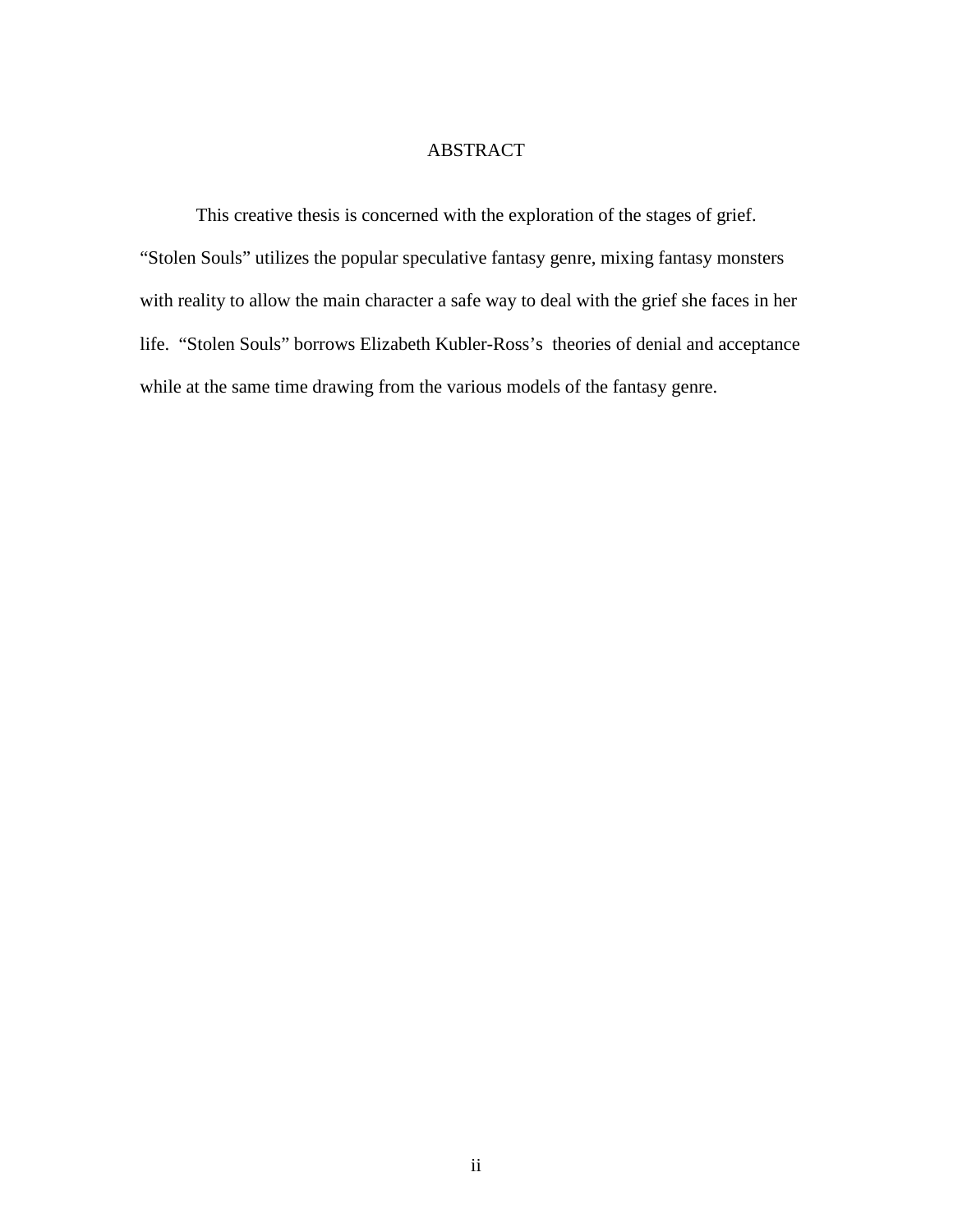## DEDICATION

This project is dedicated to Carol Kudeviz, my mother, who has read this story now as many times as me. It is also dedicated to Dr. Marilyn Knight who helped my writing grow to what it is today. And, of course, it is dedicated to Louis C. Groff III for putting up with all of my craziness over the thesis writing process.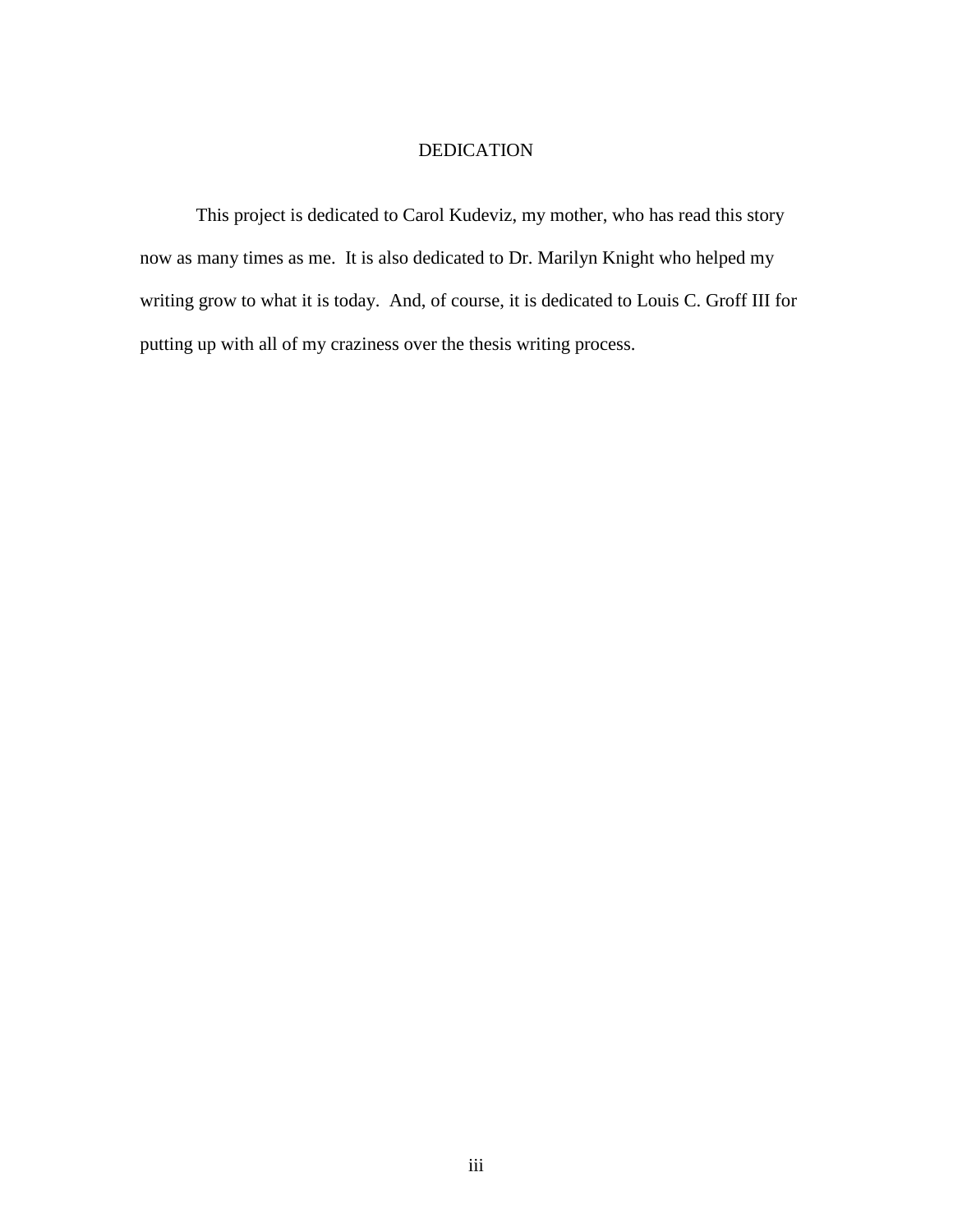## **TABLE OF CONTENTS**

| ×<br>I |
|--------|
|--------|

## **CHAPTER**

| <b>I.EXAMINING THE MONSTERS WITHIN: UTILIZING</b><br>SPECULATIVE FICTION AS A MEANS OF DEALING |  |
|------------------------------------------------------------------------------------------------|--|
|                                                                                                |  |

|--|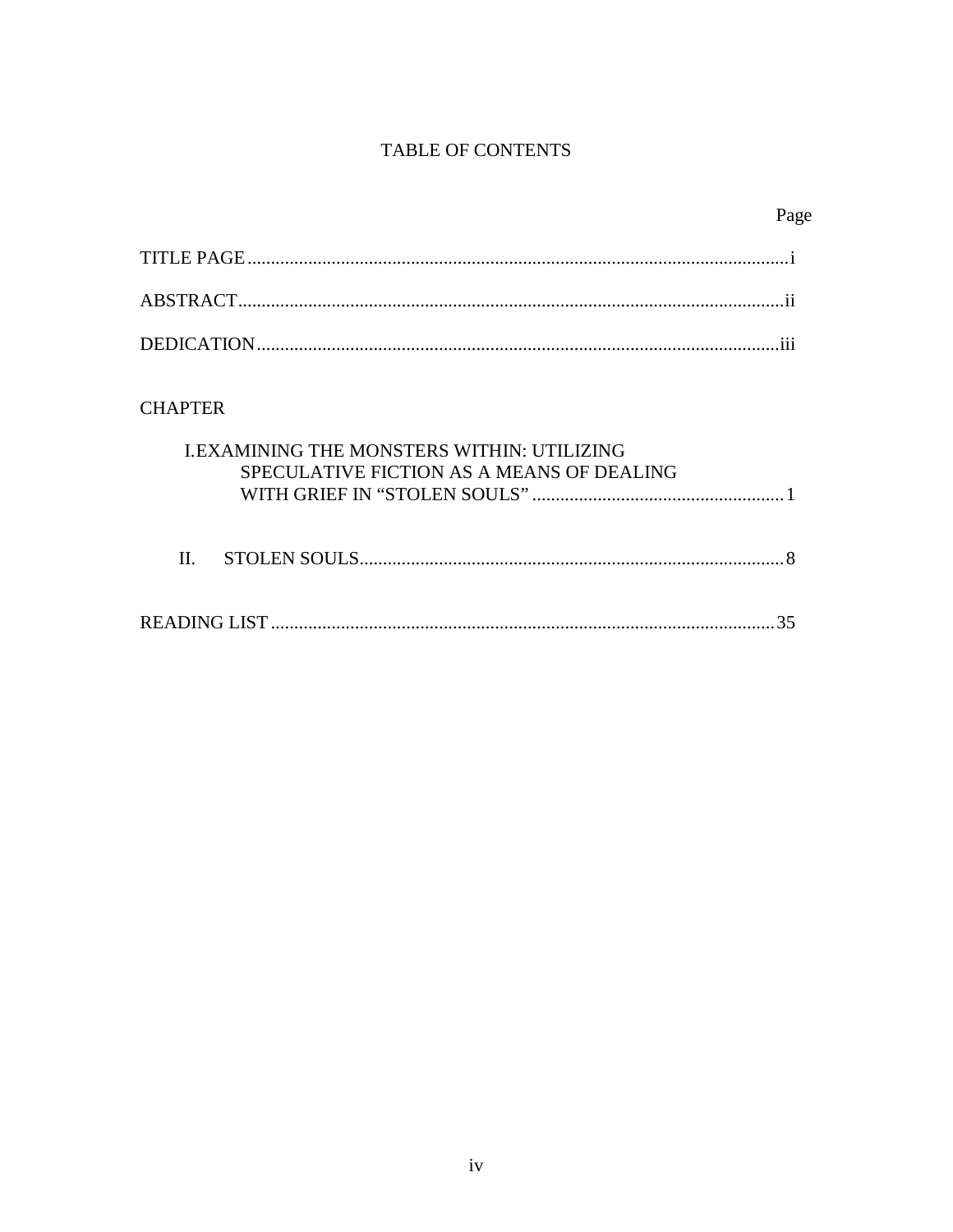#### CHAPTER ONE

### EXAMINING THE MONSTERS WITHIN: UTILIZING SPECULATIVE FICTION AS A MEANS OF DEALING WITH GRIEF IN "STOLEN SOULS"

The fantastic in literature is not a new phenomenon, though today we see vampires, ghosts, and werewolves in our own world instead of needing to travel to another world to find such magic. We have used the fantastic, primarily in the form of gods, to offer explanations for things which we did not understand, could not understand. We have used it, in the form of fairytales, to provide anecdotes which scare or excite children. We have used it to offer commentary on societal values and actions, disguising our thoughts and feelings in magical worlds which highlight the perceived wrongs of our culture. We have used it to escape into new worlds, to delve into forbidden romances, meet and conquer mythical creatures, and escape whatever keeps us grounded in our daily lives.

While the fantastical has been an almost ever-present segment of literature, the increase in monster stories featuring vampires, werewolves, and fallen angels (to name a few) appears to be relatively new. These monsters populate the bookshelves, drawing the attention of teens and adults alike, but the fascination with them far transcends just a desire to escape. They reside in both the physical landscape and in the internal landscapes, existing in transit. They are a physical force with which to be dealt, the physical embodiment of both attraction and revulsion. These monsters allow us to invest in something which cannot harm us and yet are not so removed that we escape to an entire new world when we read. And yet, they are also internal, allowing us to deal with those forces which ground us to the mundane. Whatever traps us in the real world is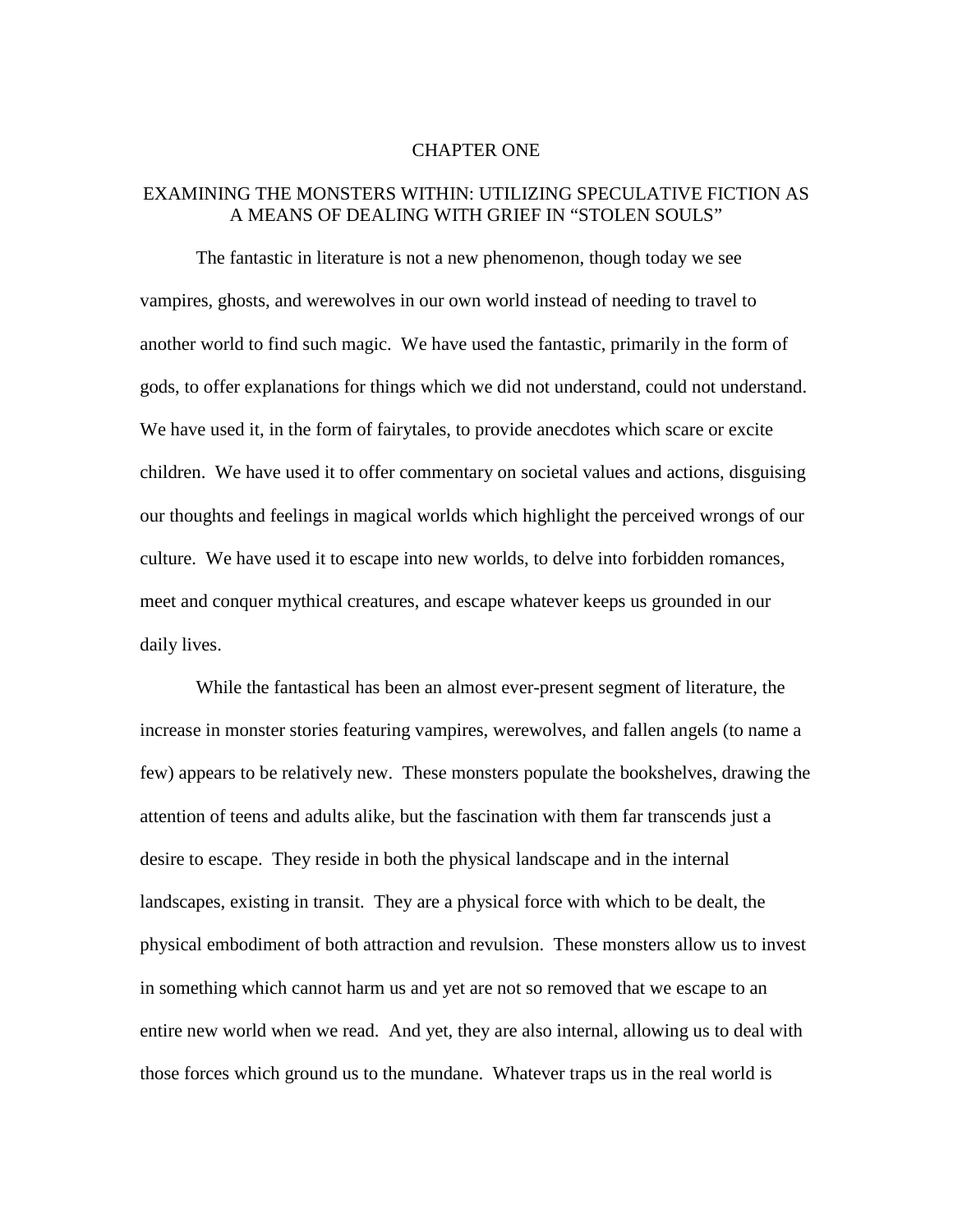expressed in these novels by these monsters—a creature to overcome or a creature that could be our escape. They are the physical manifestations of our own fears and desires fraught with obstacles and dangers. They allow us to navigate the murky depths of our inner selves in a less detrimental way. These monsters allow readers the luxury of approaching danger, experiencing danger, but remaining unscathed and whole.

This project began as a rumination on monster stories—what draws us to them, why they are so important—but eventually evolved into a project that sought to understand how trauma is experienced, how individuals deal with instances in their lives that are confusing and hurtful. Elisabeth Kubler-Ross, in her book *On Death and Dying*, developed the five stages of grief, and the first stage, the stage of denial, was the one that held the most sway over me when developing this project. In this stage, the individual suffering a loss seeks to deny and fight against what has happened. A wall is erected. Tate Sorrell is in denial. She travels in the wake of an illness, a death, and the long-time disappearance of her friend, a girl who fed her stories of alluring monsters when they were children. She travels in hopes of discovering the truth of her friend's stories, stories that, if true, lend truth to her belief that her friend is not dead.

 Despite the death of her significant other, Gabe, and her own impending death via cancer, it is Jenelle's disappearance that keeps Tate struggling in the first stage of grief. Jenelle's disappearance, her extraction from Tate's world without warning, coupled with the fact that her body was never found, leads Tate on a trip to the small fishing village of Whitby in the north of England. It is here that she seeks to come face to face with her demons. Tate's denial is evident throughout the story, evident in the interspersed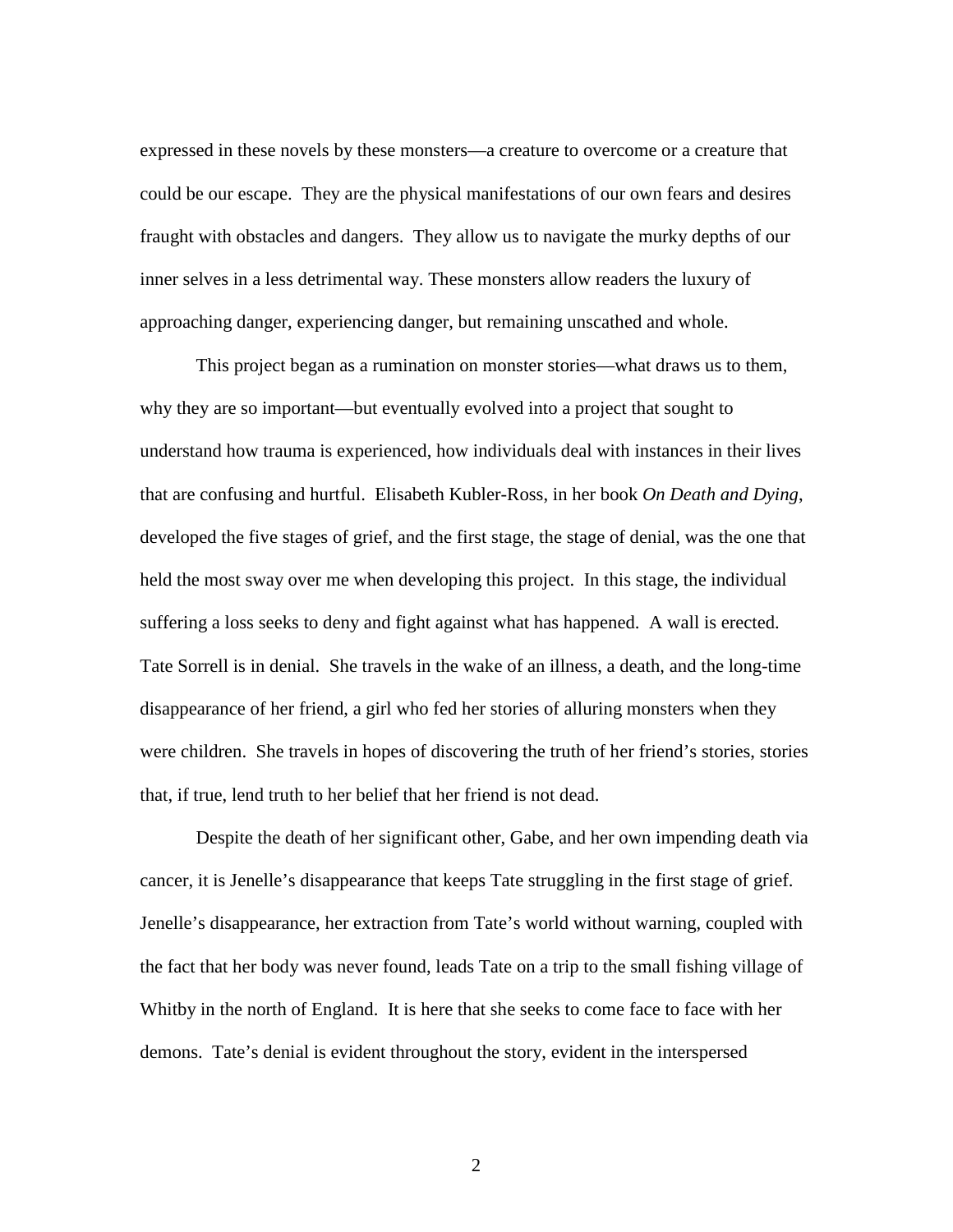snippets of mythology retold as stories from Janelle, evident in the instance when Tate recalls finding Janelle's charm bracelet, evident in her brief tryst with Cavan in the woods, evident in the way she plans to return home, the way she plans for her death. Her struggle with denial throughout the course of the story to exist on two planes.

 "Stolen Souls" could be viewed as either a speculative fiction story or a personal metaphorical journey. If we view it as a speculative fiction story, "Stolen Souls" sits firmly in the monster story sphere, drawing from influences such as Jo Walton's *Among Others* and Neil Gaiman's *American Gods*. Both Walton and Gaiman situate their tales in worlds where the fantastical is rampant, but not overpowering. The monsters are real. Speculative fiction is an all-encompassing genre of various types of literature that use fantastical elements, and my story draws from the subgenre of contemporary fantasy, very similar to both the aforementioned authors. Tate lives in the real world, operating within contemporary boundaries, experiencing real events. Much like Walton's and Gaiman's main characters, Tate's world is unchanged by fantastical elements although there is the possibility for that change. However, unlike Walton's and Gaiman's novels, which do explicitly contain magical elements in the form of gods and faeries, my story differs from them, containing no specific instances of magic. Magic is relayed through the story of the Kelpie and the constant denial of Tate. She manages to believe in magic to keep Janelle alive, and the story is left open as to the possibility of magic actually existing, whereas there is no real proof of the magic she seeks.

 Magical realism stories, such as "A Very Old Man with Enormous Wings" by Gabriel Garcia Marquez, infuse the real world with the magical in such a way that these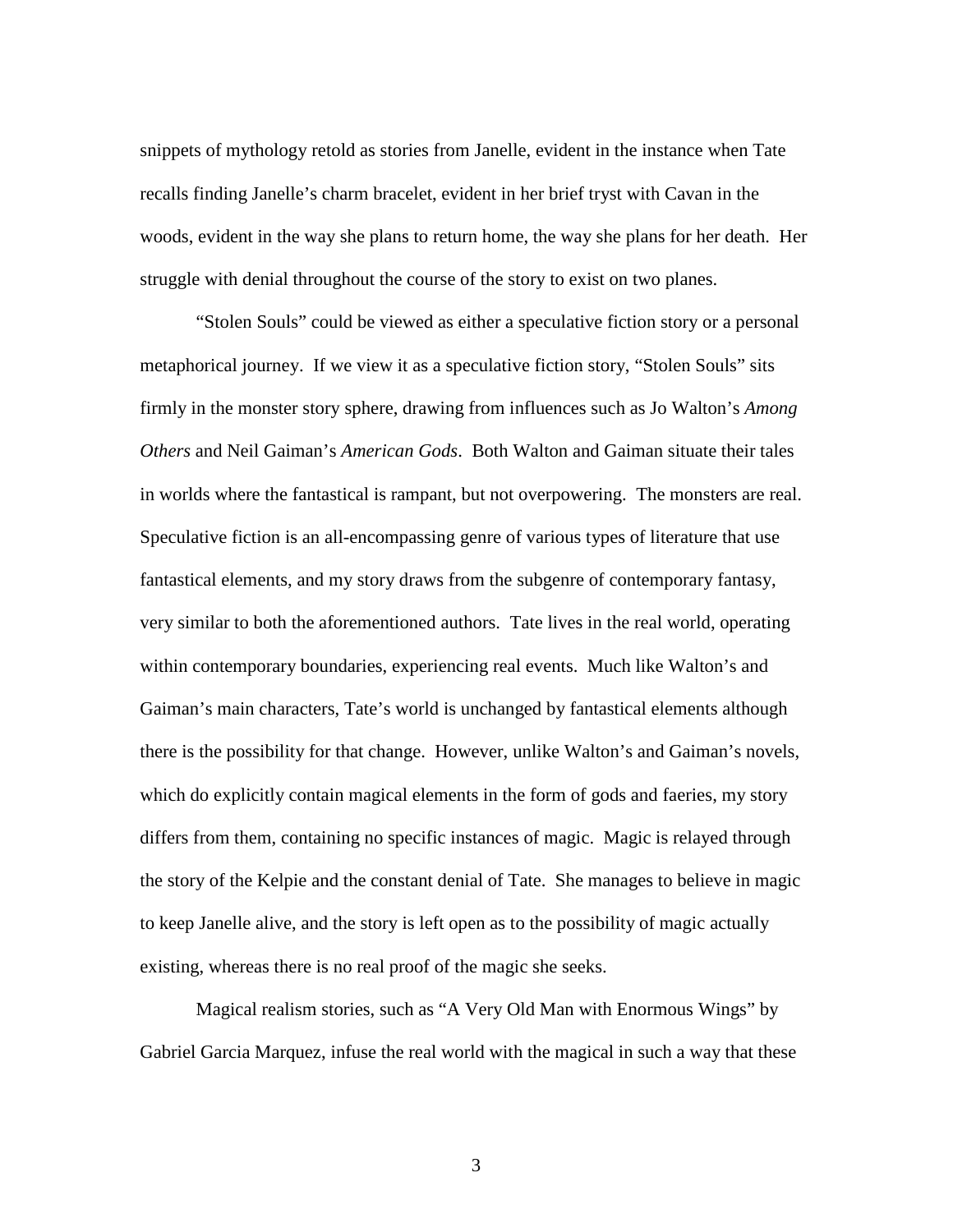magical aspects seem natural. Magic is woven into the very fold of the mundane. Magic is accepted. In Marquez's short story, the old man and his large wings are accepted, even if puzzled over. The puzzlement comes however from whether or not he is an angel, not over some confusion relating to how he could even exist at all. While I ultimately do not subscribe to this idea in "Stolen Souls," the idea of an accepted and unquestioned magic is important to the locale of my story. The story could have, conceivably, been set in any locale around the world, because, as we see with various contemporary fantasy fiction, gods and magic transcend borders. But, Tate is not supposed to be crazy, she is not supposed to come across as a completely unreliable narrator. Instead, in order to accent her grief and her need to discover the truth, setting the locale of the story where the idea of magic is not completely foreign or misunderstood was imperative. And the coast of England, the very town where Bram Stoker wrote *Dracula* based on a large collection of strange magic stories, seemed like a location where Tate could undertake this process without appearing as crazy.

 However, this story does not utilize any of the traditional magical elements. While it draws on concepts of magical realism and contemporary fantasy, magic is never fully integrated into the story, and this aspect allows Tate's journey to be metaphorical. Because there is no actual magic happening within the story, nothing that firmly situates this story within the realm of fantasy, it could be viewed as an internal journey. The journey is synonymous with the cycle of grief, even if this story only exhibits a segment of that journey. If Tate is in the denial stage of overcoming loss, then the horse and the magic she transposes onto Cavan are merely extensions of her disbelief. She takes the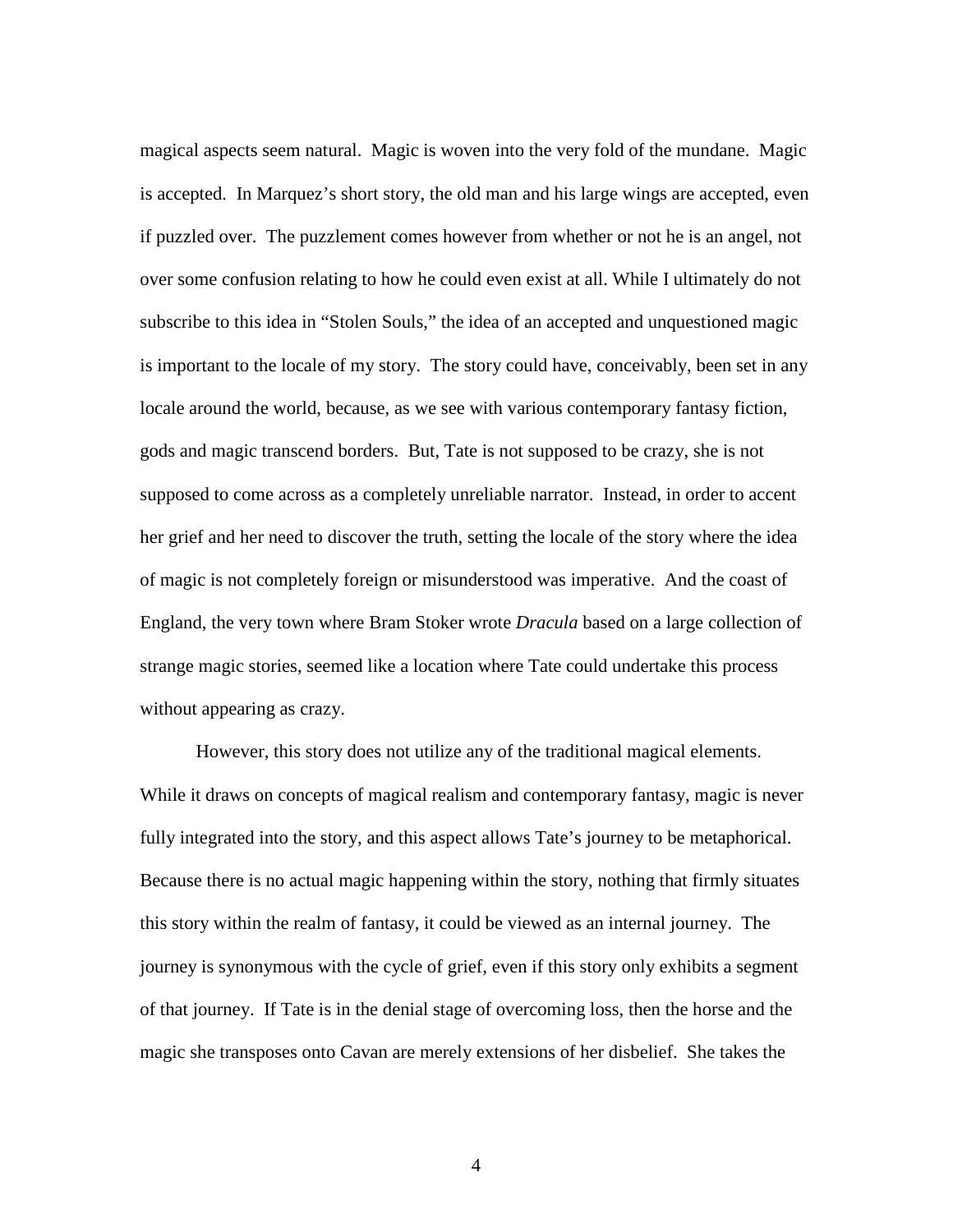horse and man out of the realm of reality and transfers her own emotional desire onto them, turning them into monsters that could be her salvation. They become personal monsters instead of actual ones. Contemporary fantasy author Kelly Link's story "Travels with the Snow Queen" could be viewed as a metaphorical journey in which the character has finally accepted her loss, but the elaborate voyage serves to overcome the stage of acceptance.

 In Link's short story, the main character is journeying to find Kay, the man she loved. Kay has been stolen by the Snow Queen and the main character, Gerda, wants to confront him after he left her. In many ways she struggles with grief, with the loss of her lover, but unlike Tate, she appears to be in the acceptance stage. Gerda's journey, while it happens within the sphere of the story, carries with it implications of the internal. Gerda speaks of fairytales explicitly, as though comparing her own personal journal to that of a fairytale, saying close to the beginning of the story that "fairy tales aren't easy on the feet" (100). The story is also filled with some archetypal fairytale characters such as the Snow Queen, Briar Rose, and one who could be considered the witch from Hansel and Gretel. What further aligns Link's fantasy with a metaphorical journey is the story within the story. Throughout Link's story, the reader gets snippets of what seems to be a tour guide imparting details of a tour, implying that though we get Gerda's journey, we are also getting other women's journeys though break ups. Gerda is both traveler and tour guide, making the trip more of a process than an actual excursion. I take this idea, this external and internal play, and transpose it into a less fantastically driven story.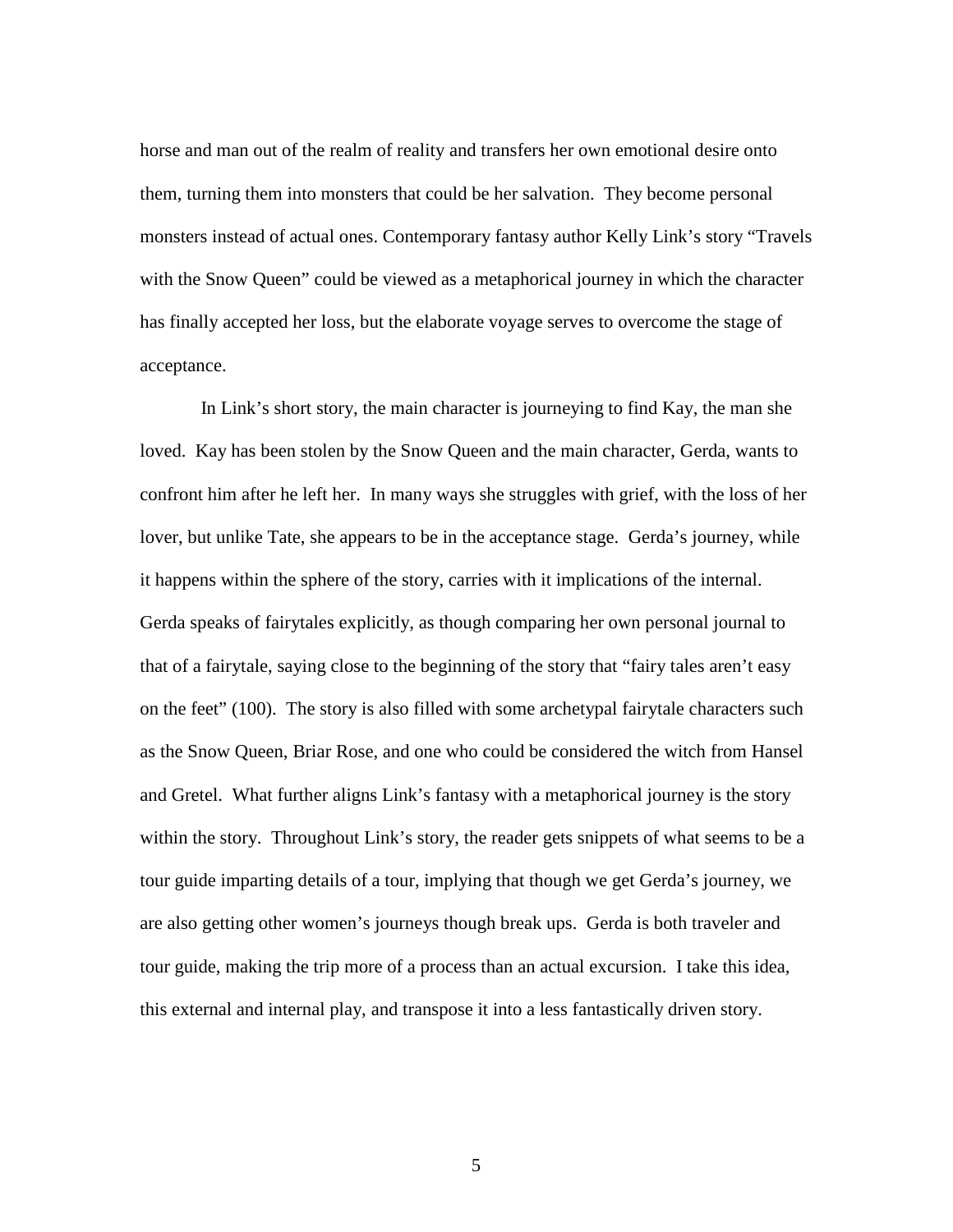The need to drive "Stolen Souls" in a less fantastical way grew from Roland Barthe's idea of the *punctum.* The *punctum,* while an idea which speaks most directly to photography and imagery, can be created in literature, and while it affects readers differently (or maybe will not affect some at all), I wrote with that in mind. The *punctum* highlights upon some internal disaster of the reader and it is up to the reader to draw the lines of connection. However, with Barthe's idea in mind, I purposefully left the remainder of the story open. By leaving the end of the story hazy as to what actually happens, I hoped to elicit a reaction from the reader that would allow them to connect with Tate's experience, her desire to believe in something that would make the traumas in her life bearable.

This decision is intricately tied in with my interest in faith. I purposefully leave the story without a definitive ending, much the way religious faith has no definitive answers. The ending is not resolved, the reader is not supposed to know if the Kelpie exists or if Tate has merely imagined these things because of her desire to deal with and understand the changes that have occurred in her life.

In this sense, I deviate from other authors who utilize fantastical elements. While some of the authors I have used as guides in this project, and much of my writing, employ the fantastical as a solid fixture, in this particular story, I want to challenge that. Nothing in life is certain, nothing is necessarily known, and each person deals with his or her trials and tribulations in various ways. I seek to involve the reader, to allow the reader to experience something within this story, to feel the *punctum* Barthes speaks of in *Camera Lucida.* The magic may or may not be real, but the desire to believe in the magic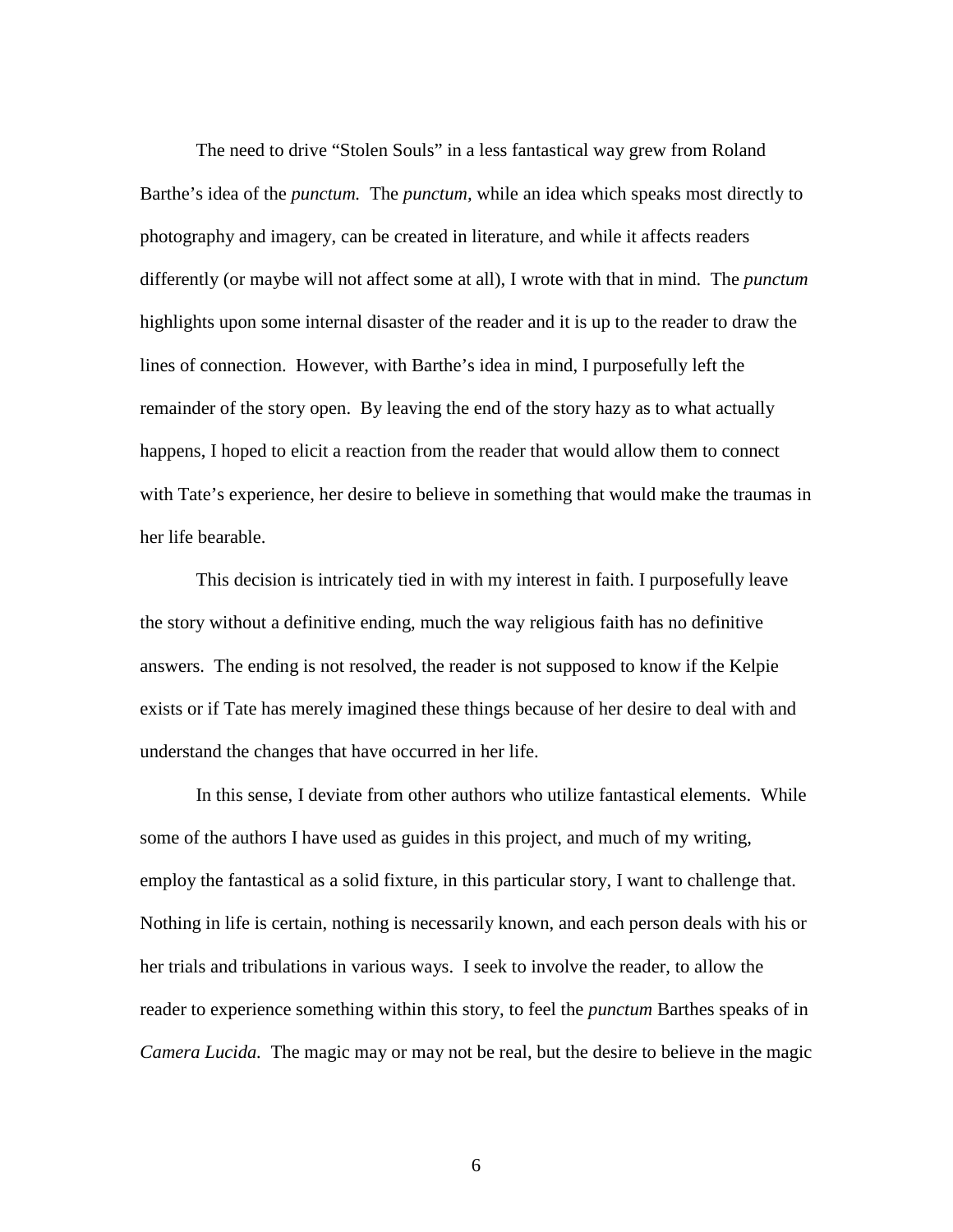(in whatever form you choose to believe) is something that I believe can speak to most people.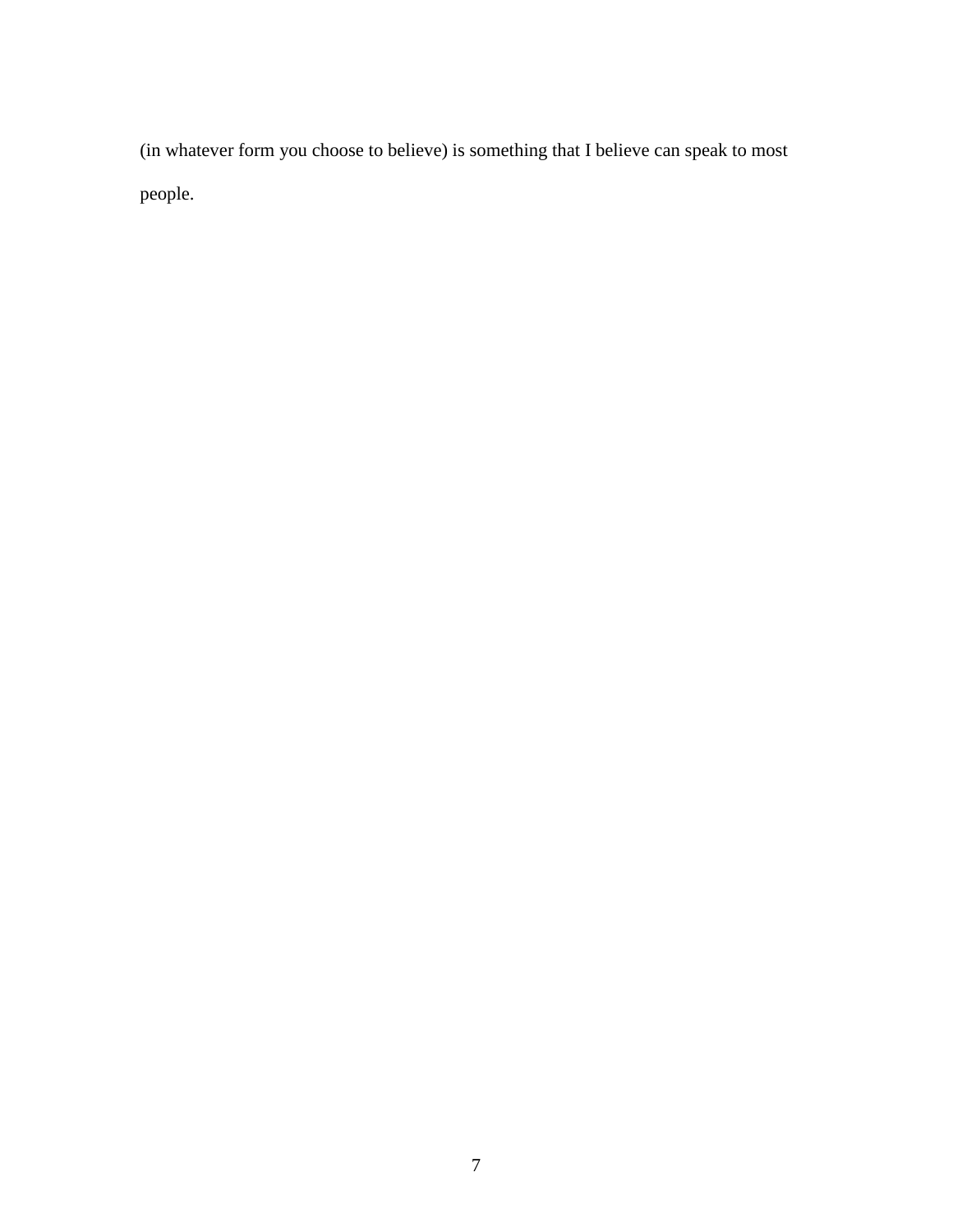# CHAPTER TWO

### STOLEN SOULS

She had seen the horse for weeks. Ever since she settled into the small rental in Whitby, England, in the middle of the summer, she had seen the horse every morning around dawn and every evening just after the sun had turned the sky into cotton candy. Every day she would stand at her window overlooking the rocky shore, overlooking the black stallion trotting in the sand. And every day she would watch the horse and each time she saw him turn his circuit she would drop the curtain and push the story from her head.

*"Do you believe in magic?" The blonde-headed girl leaned forward, smiling, voice steady. There was no room for humor.* 

*Tate shrugged, turning her eyes down. No, she didn't believe in magic. Magic was silly, even if it was exciting. It existed in movies and plays but never in real life. After all, how could magic exist when no one loved you? When Tate was sent by Child Protective Services to the girls' home three years earlier, she had been alone. Her mother, the only person she had, died of a drug overdose, and she had stayed with her mom in the apartment for three days before anyone noticed. No, Tate reasoned, magic was not real.* 

*Jenelle, just two years older than Tate, grasped Tate's hand, squeezing it. "It's real. Trust me." She seemed so sure, so exact, that Tate nodded willingly, closing her eyes against the dark. It was always dark when they spoke, Jenelle climbing down to Tate's bed, chattering like a bird. Nonstop. And Tate did not question, did not mind. The*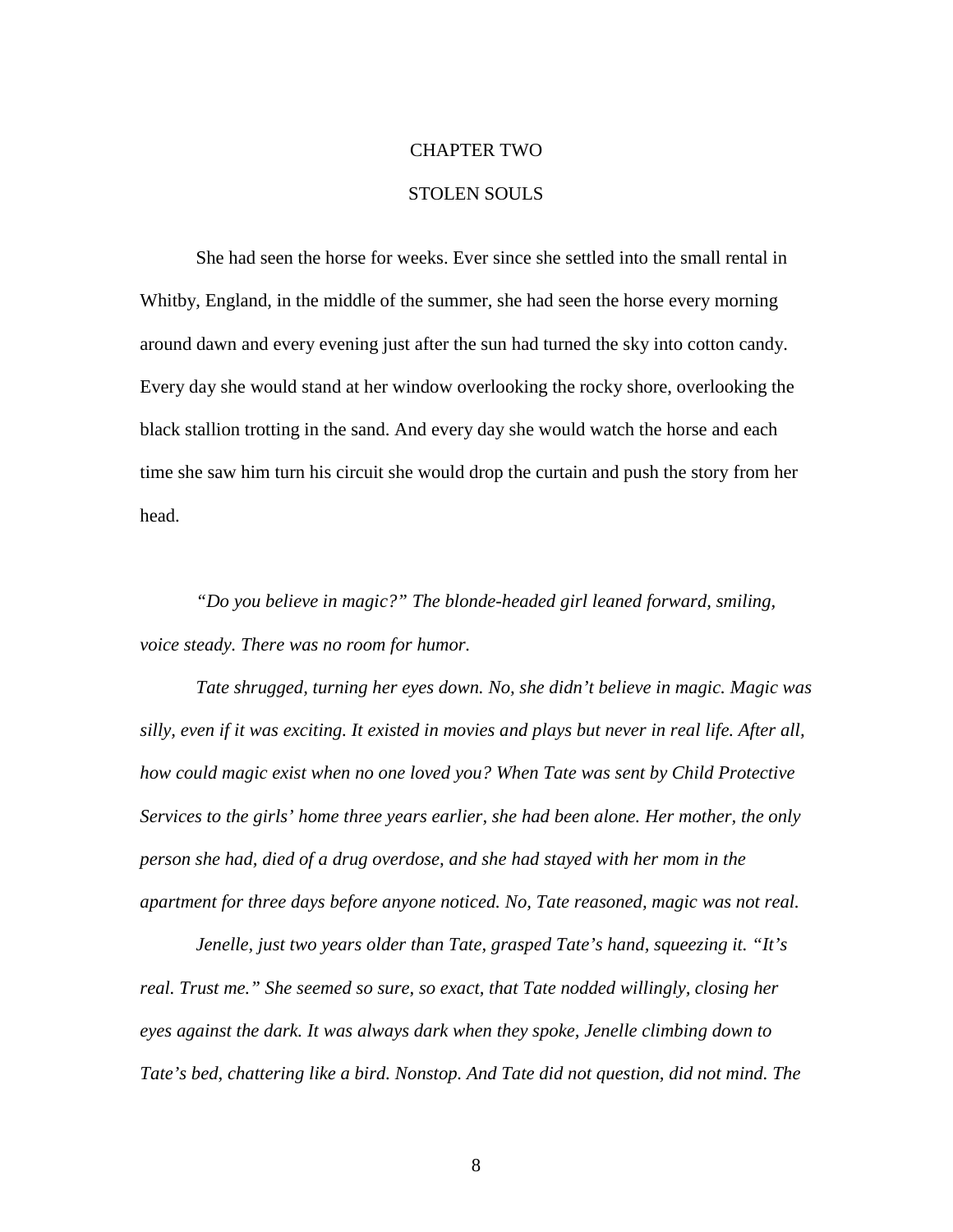*stories were fun, mindless. They let her forget. "Can I tell you a story my mom had told me before she went away?"* 

*"Mmhmm."* 

*Jenelle giggled.* 

Today was no different. Tate Sorrell kept her fingertips curled around the doily curtains—old lady curtains that came with the house—clutching them as her eyes followed each step of the four-gaited movement. She waited for five minutes, until the stallion slowed, pivoted. "I'm running out of time," she muttered into the glass of the window before smoothing the curtain back into place and turning back into the kitchen.

Her visa was almost up. Would be in two weeks, and she had begun the process of cleaning, packing, wrapping everything up. Soon she would be boarding a bus to head back to London and then a plane to Atlanta, where no one would pick her up, and no one would even care that she had returned. Maybe she would skip her flight, go into hiding, travel the world, and live until her insides were finally eaten away. Maybe.

Tate opened the fridge, scanning the contents. "I need more milk," she grumbled as she shook a carton, listening to the heavy slosh of maybe half a cup worth of liquid. She had been avoiding going out, had been closing up in her small rental, with lights dimmed, a revolving bottle of wine gracing the table, and documents spread out over the floor. Going outside seemed futile. At least it had been until she needed sustenance again. Opening the milk carton she took a large swig, finishing up the contents before tossing it in the trash. Or rubbish bin, as they called it here. She chuckled.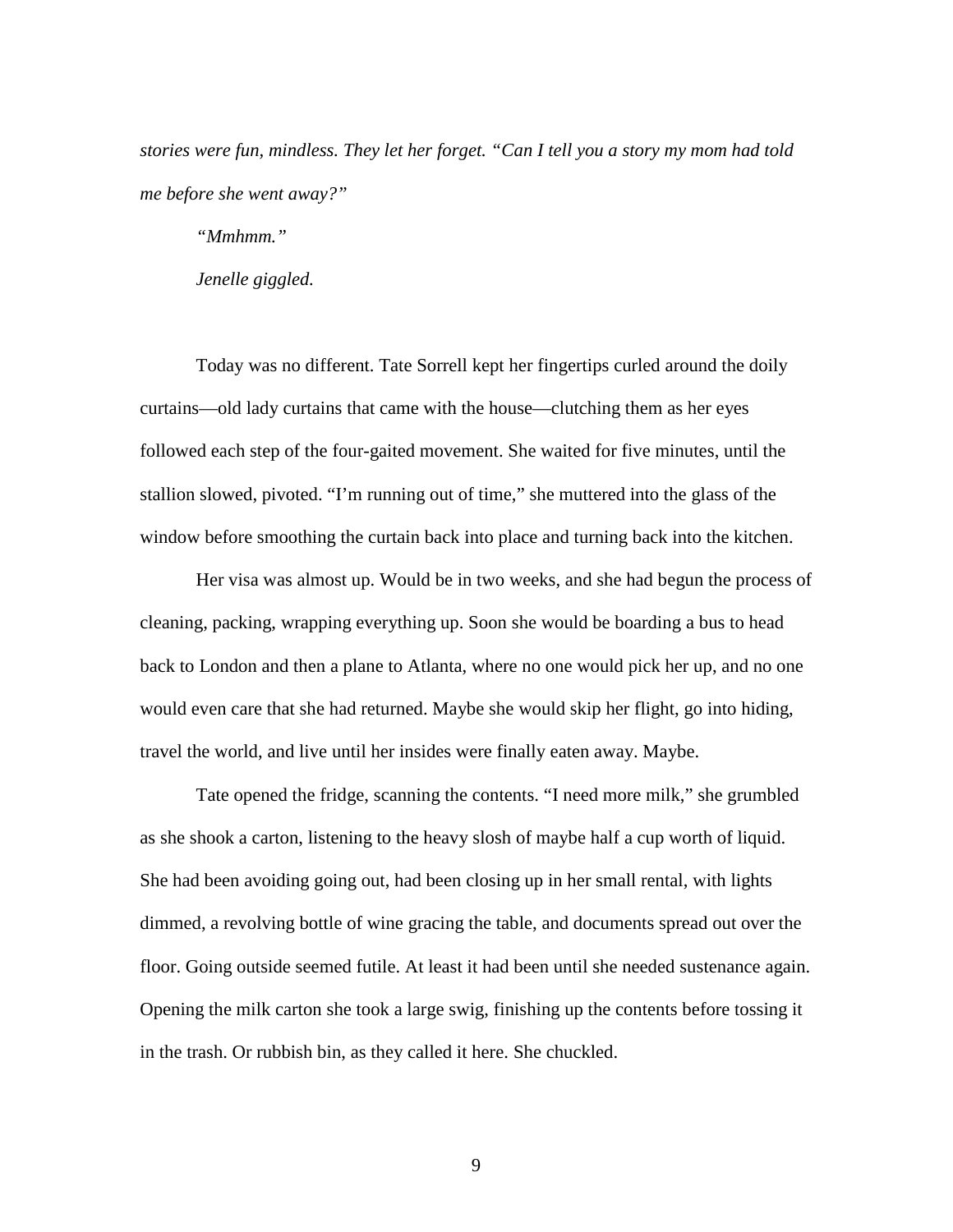Gabe would have loved it here, would have loved the funny words, the crisp salty breeze, and the ability to walk everywhere. He would have loved it, but they never would have come. Ever. Tate didn't like to fly, didn't feel comfortable in tight, closed-in spaces, and he had never forced her. So, when he died, when she got the news from the doctor in the waiting room that he had "moved on," she started planning a trip. They had been dating for two years, the closest person to her aside from Jenelle, and when he died she had felt the loss.

Tate mulled over these thoughts, bandied them around in her head while she slipped on a light jacket, tugged the boots over her pants, and grabbed her Monet umbrella for good measure. She resisted the urge to look at the horse again, to turn her gaze out over the sea as she locked the door and began the walk into town.

Tate did not, however, head to the grocer right away, instead she made her way down the old streets, through a back alley, and out onto the other side where a large square opened before a row of neatly-kept shops and eateries. She had acquaintances here. In the nearly six months that she had been living in Whitby, she had made cautious friendships with the locals. She would see them and they would chat, always about different things, always pointless. Sometimes one would give her advice and another would try to dress her up and take her out, but usually it was comforting, distanced conversation. No one had been invited over to her house, no one had ever eaten a meal with her, and no one would miss her when she left. It hurt though, wrapping tendrils around her chest, squeezing just a bit before loosening its hold. She would miss them. She had not had many friends other than Gabe and Jenelle, but both were gone—Gabe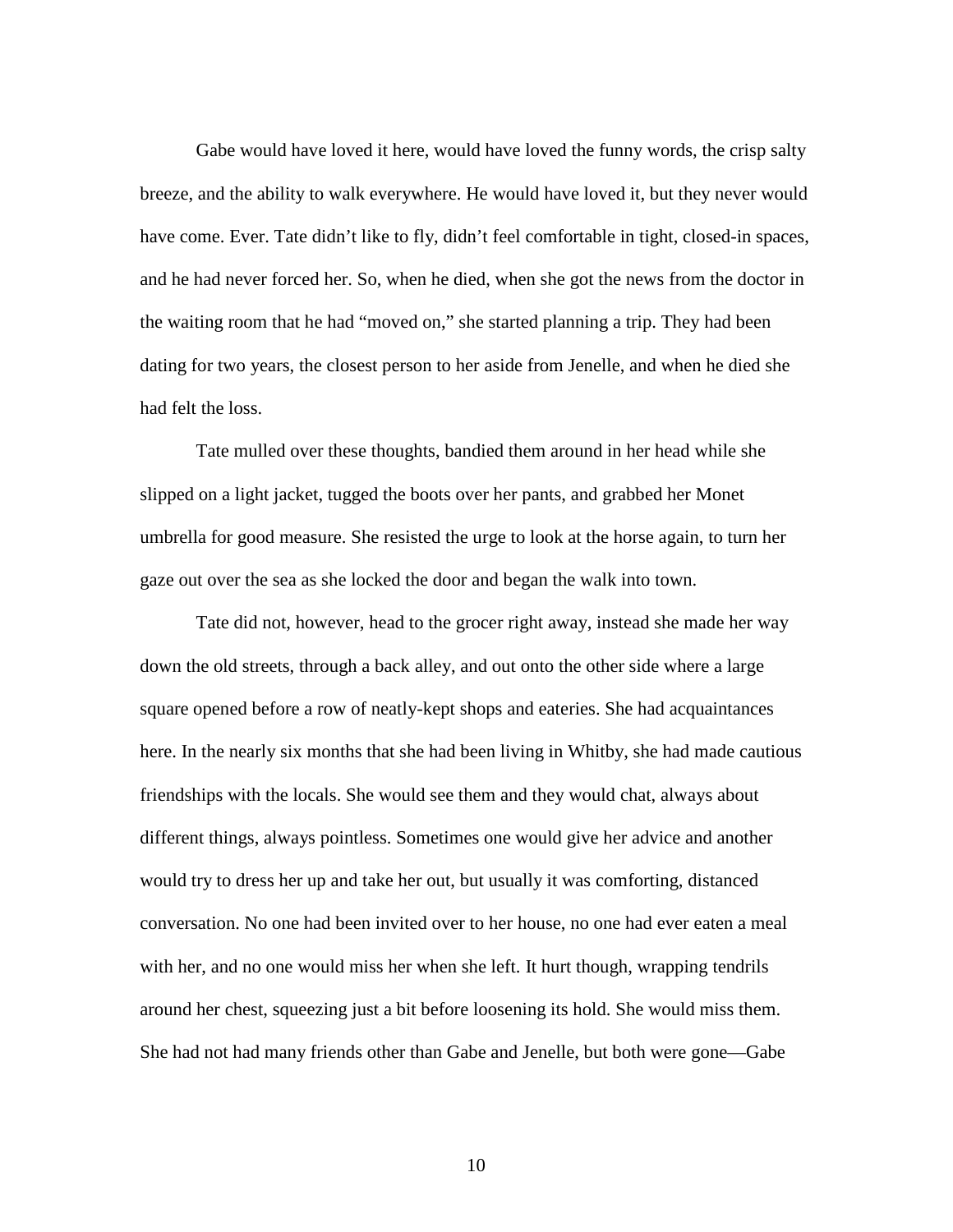dead, Jenelle missing. No one knew what happened to her. No one cared to look, except Tate.

Jenelle and Tate had been close during their adolescent and teen years at the girls' home. They had shared everything, forming a friendship that had woven itself so finely together that they were often confused when getting disciplined or praised. Jenelle would become Tate and Tate, Jenelle. They were inseparable.

But, like many friends, they drifted slightly as they got older. Jenelle ran with a tough group of girls and when she turned eighteen, she was booted from the system, leaving Tate on her own for two years. There were letters, of course, and occasional phone calls. A few clandestine meetings behind the school portables when Tate would skip classes. But, Jenelle lived between the worlds of lost children and normal society. Tate had no way of reaching her friend. Nothing could be planned

So, when Jenelle had disappeared, and Tate filed a missing person's report, the police performed a cursory look. Half hearted and swift, they did not spend much time on a girl who lived on the fringe of society. It wasn't important. She had no family, had been out of the system, and never been dragged into the courts for any reason. Basically, to them, she was a ghost. Tate looked though, for weeks, for months. Sometimes, she thought she had evidence that Jenelle was alive, that Jenelle was merely playing elaborate games of hunt and catch—a game they played in the Home.

Once, Tate had found Jenelle's bracelet with the horse charm underneath some bushes where she worked. Glinting in the sunlight, Tate had spotted it and kept it, knowing it had to belong to Jenelle. Jenelle was alive. Another time, when Tate was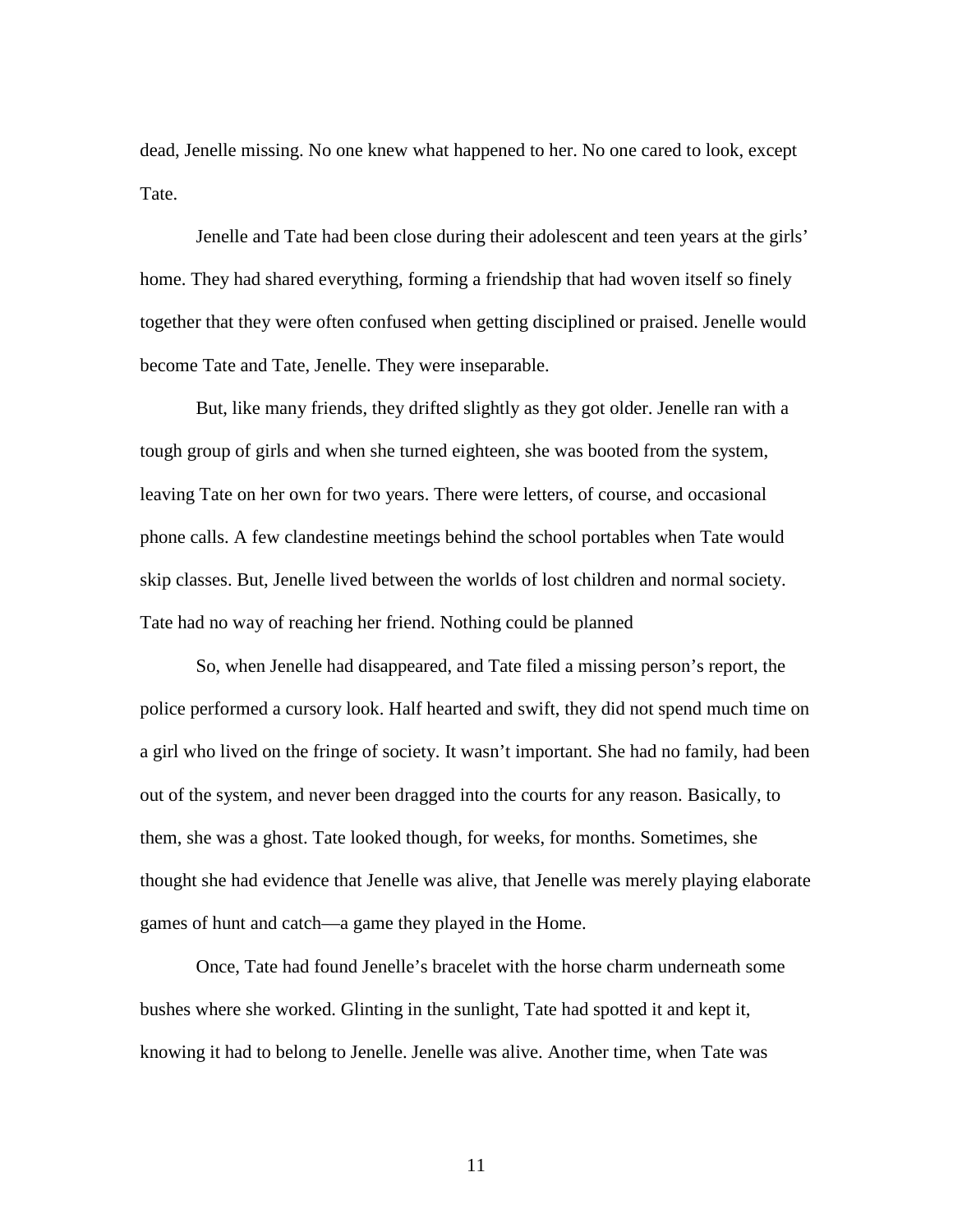hiking a trail an hour away from her apartment, she swore she heard Jenelle's laugh languid and smooth. And when she called out to her friend, there was the laugh again. A whisper in the wind, beckoning Tate. Jenelle was alive, had to be alive. And, suddenly, Tate knew the stories, the myths that Jenelle said her mother told her when she was a child, were real. And so Tate stopped looking, really looking for her friend. She knew the time would come. She knew she would find Jenelle when she needed her the most when she needed the stories.

Tate was lost in her thoughts, completely cut off from what was happening around her, though it wasn't much. It was nearly seven on Saturday morning with a sharp breeze that cut through her light jacket and the only other people around seemed to be workers and a few drunkards lying on benches. So when she heard the voice behind her wishing her a good morning, she jumped.

"I did not disturb you, did I?" It was a deep voice, cultured, elegant. It sounded concerned but also vaguely amused as if her reaction were comical. She tried to offer a smile, feeling suddenly self-conscious.

"No, no. Well, yes, you did, but it's my own fault. I shouldn't have been standing around not paying attention." Rushed, Tate fluttered her hands when she spoke, making small gestures meant to help portray her thoughts. Always a nervous habit, she had it from childhood, and this man brought it out instantly.

"I apologize. I merely wanted to see if you were okay." Again the whispers of culture in his voice. A brocade voice, a velvet voice. Tate wanted to wrap herself up in that voice. And he smiled.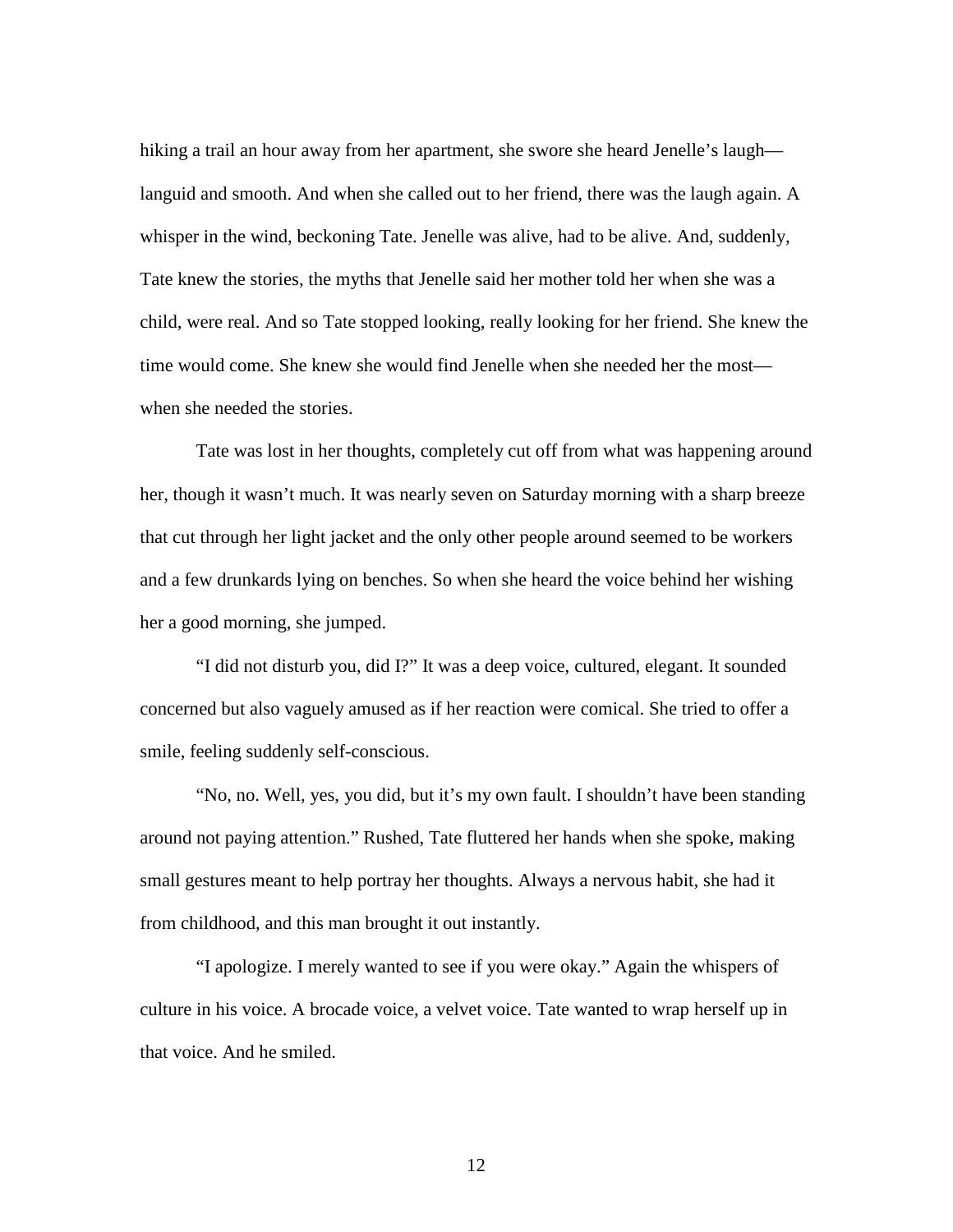"I'm sorry. Thank you though, I'm fine. I was just thinking." She relaxed ever so slightly, breathing in deeply, focusing on her thoughts, on the man before her fully, instead of merely his voice. He was tall, broad-shouldered but slender. His hair was brown, waving down to his chin, and his eyes seemed to be star-speckled sapphire. They were easy eyes, calming, debonair, and she refused to meet them. *Never meet their eyes. They can steal your soul.* Unbidden, Jenelle's voice rose in her head, warning her. Magic is not real, Tate affirmed, mentally chastising herself for allowing the eyes to throw her off so thoroughly. Magic is not real. *But it is. You know it.* Again, Jenelle's words forced their way into her thoughts. Tate forced herself to maintain eye contact.

"And what was so strong a thought that you felt compelled to stop in the middle of the street?" He was teasing her, of that she was sure, and she shook her head.

"You wouldn't want to know. Besides, it's not technically the middle of the road. No cars are here."

His eyebrow arched and he laughed, the lines around his eyes crinkling. She watched, looking up at him, sneaking glances at his eyes that she realized, when he turned his head out of direct light, were only a bright blue. Normal. And she couldn't help but feel disappointment wash over her.

*"They are hard to find, Tate, very hard, and you should never go looking for them. They will trap you if you do." Jenelle curled up next to Tate, two little girls twined around each other in the bottom shelf of the bunk bed, in a room with other girls and*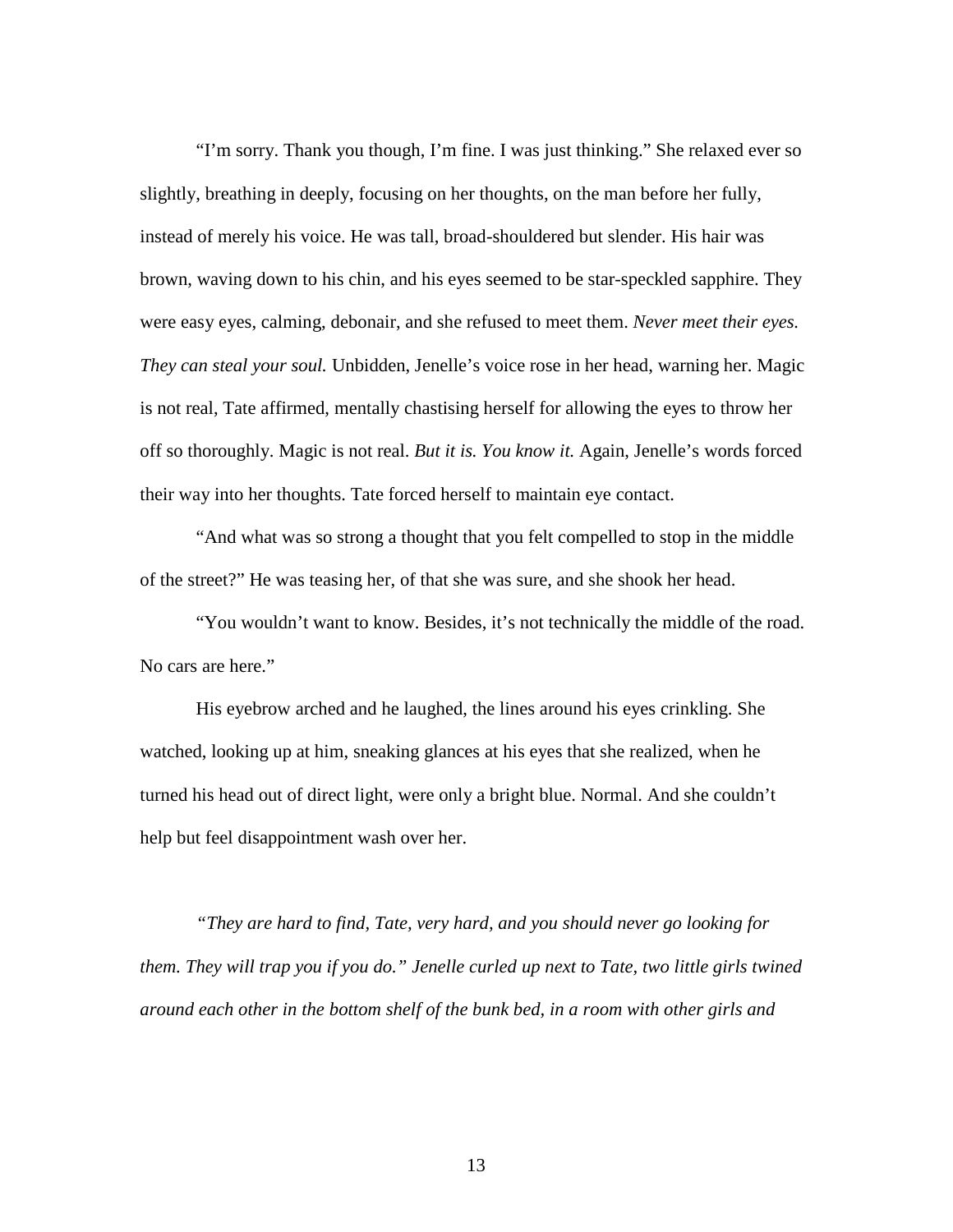*other beds. Everyone else was sleeping. "They have two forms, that of a man and that of a horse."* 

"I'm Tate." She extended her hand, mustering up a strong appearance of bravado, remembering her manners. Despite her thoughts, her feelings, on the existence of magic, the words echoed in her mind, unaided. And she struggled to meet his gaze. "You are?"

"Cavan McNeil." He grasped her hand, curling his fingers around hers. She shivered at the clamminess. They felt as if they were bathed in ocean foam.

"A pleasure."

"I should say the same." He paused, sliding his hands into his pockets, adopting a slouched stance. She watched him, shifting her weight from her left to her right foot.

"Well—"

"You're not from here, are you?" He interrupted, his voice causing her to smile.

"That obvious, yeah?" She wrapped her arms around her body. If the circumstances were different, she'd be happy. She was the thinnest she had ever been in her life, with clothes nearly falling off her, drowning her. She was thin—bordering dangerously thin—but the thinner she got, the closer to the end she knew she was. Tate could enjoy it, sometimes, like those evenings she would get drunk and wake up in someone's bed the next morning. And, stretching out in the sun, on drenched sheets, she would run her fingers up and down her torso, feeling the ridges of her ribs. Then, then she appreciated her newfound slenderness. But now, standing in the chilly ocean breeze, her body lacking warmth, she hated it.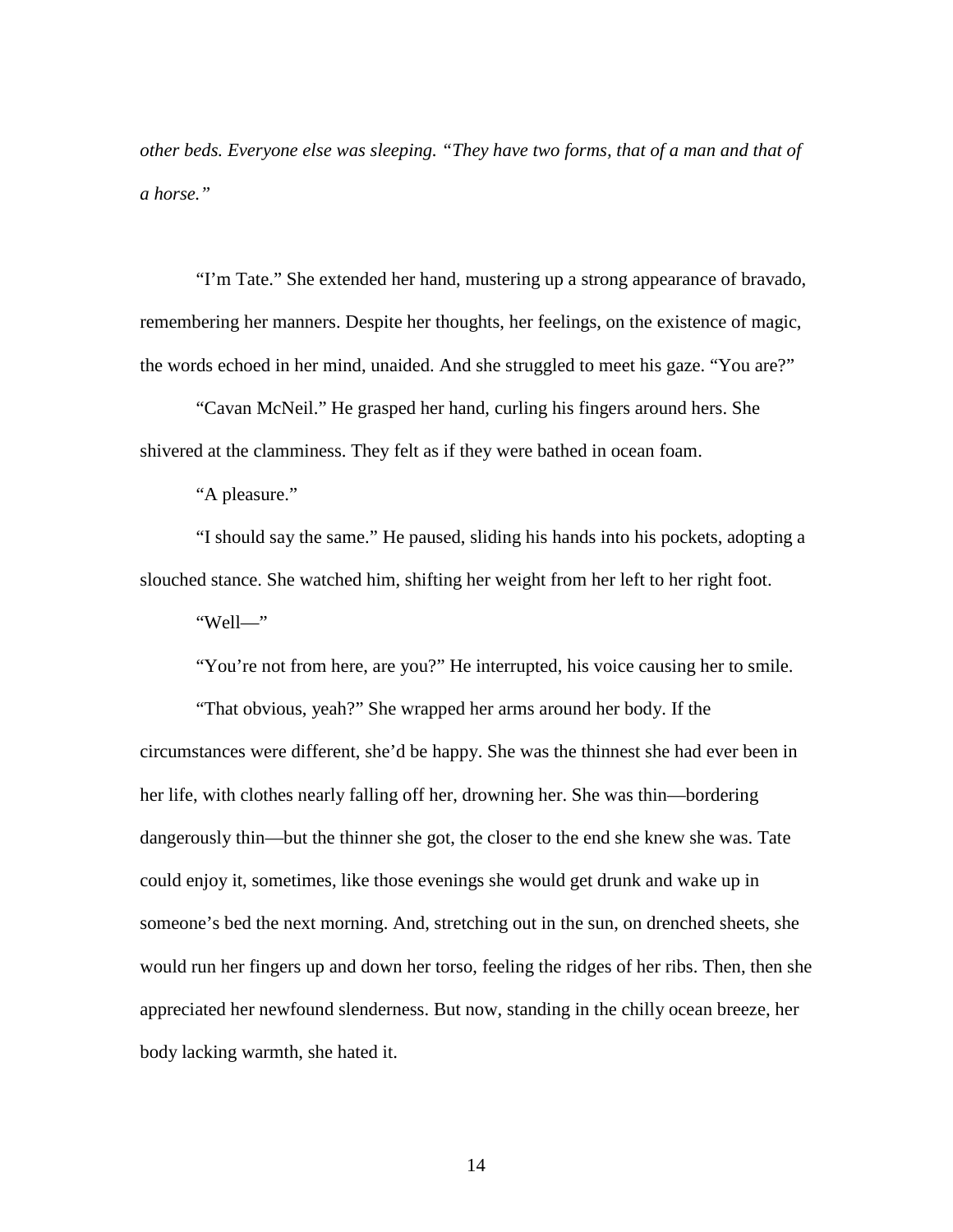"Indeed." A charismatic smile, a note of amusement in his voice. He tilted his head, and she looked up to meet his eyes.

"I'm visiting. I'll be leaving soon, though." She was amazed at how sturdy her voice sounded, how strong and sure of itself, while in her head she was walking slowly across a tightrope strung too high.

"And did you find what you were looking for? Most people who come here are looking for something."

"No. But I didn't expect to." A bitter smile. No, Tate didn't find it. She had hoped, throughout the long months in this sea-side town, that she would find it—find Jenelle and the horse. She had not necessarily expected to however.

"Maybe I can help." The man, Cavan, extended his hand, offering it to her. She took it without hesitation, ignoring any prudent hesitation she felt. Maybe he could help, because she didn't want to give up on magic. Not quite. Not yet. It was too soon, too late, to give up on those stories which fed her through her years with Jenelle.

"Oh, really now?" She arched an eyebrow, mimicking his earlier movement, slipping into the mode of comfortable banter perhaps, or, at the very least, friendly conversation.

"Of course. Tell me what it is." He laughed. "I know everything." He looped her hand through his arm, and pivoted on his heel, forcing her to move with him.

"Faeries. I want to see faeries." It wasn't far off the mark—not really. Faeries, magic, God, it was all similar, and she was looking for something, grasping for anything to pull her up.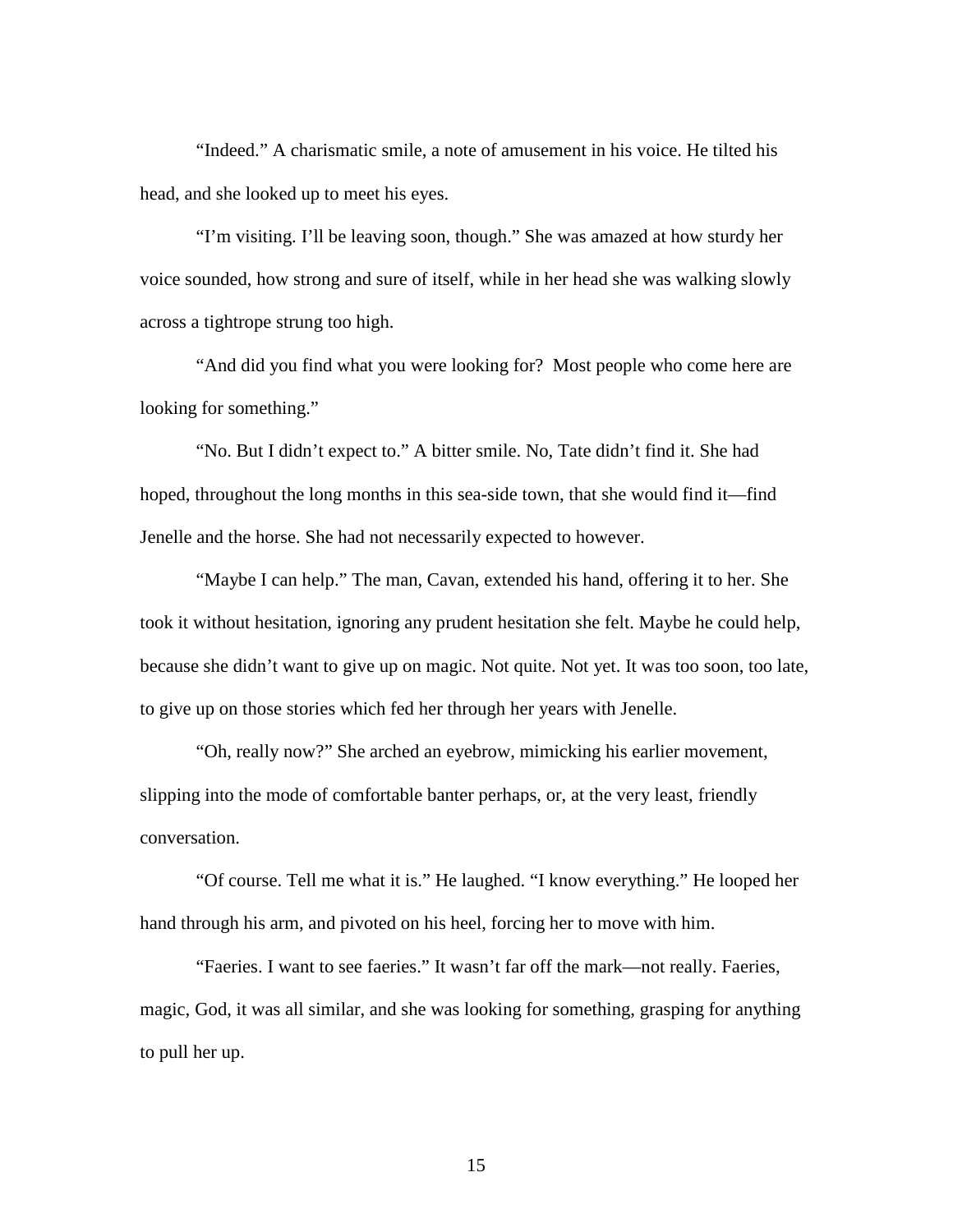"Ah, well, that's an easy one. I thought you were going to ask for something like vampires." Cavan kept a straight face as he led her through the narrow streets, twisting and turning easily, indicating his knowledge of the area. But she had not seen him in the nearly six months she had been here, had never even bumped into him accidently. And his was a face, she was sure, that would not easily be forgotten.

*Jenelle rested her head on Tate's shoulder, and Tate felt the gentle rise and fall of easy breathing. They had school in the morning, and, because the older girls woke early for their classes, the younger ones often found themselves woken as well. Tate wanted to sleep, but she wanted to hear more of the story. "Well, what happens?"* 

*"Nothing happens. It's just…this creature. It's dangerous." Jenelle breathed deeply.* 

*"That's a horrible story."* 

*"No it's not." Jenelle waited a moment, and Tate closed her eyes. "This man is beautiful. He's beautiful and so very tricky." She paused. "You can never be too careful around him. He isn't the one that hurts you, though. That's the horse."* 

*"So why is he important?"* 

*"He is the horse, but he can't hurt you that way. He can steal your soul, though." "You're bad at stories." Tate turned over, lying on her side.* 

*"I am not. You just don't believe anything." A soft touch to Tate's cheek before she withdrew herself from the entanglement.* 

*"I'm sorry, Jen. It's just…hard."*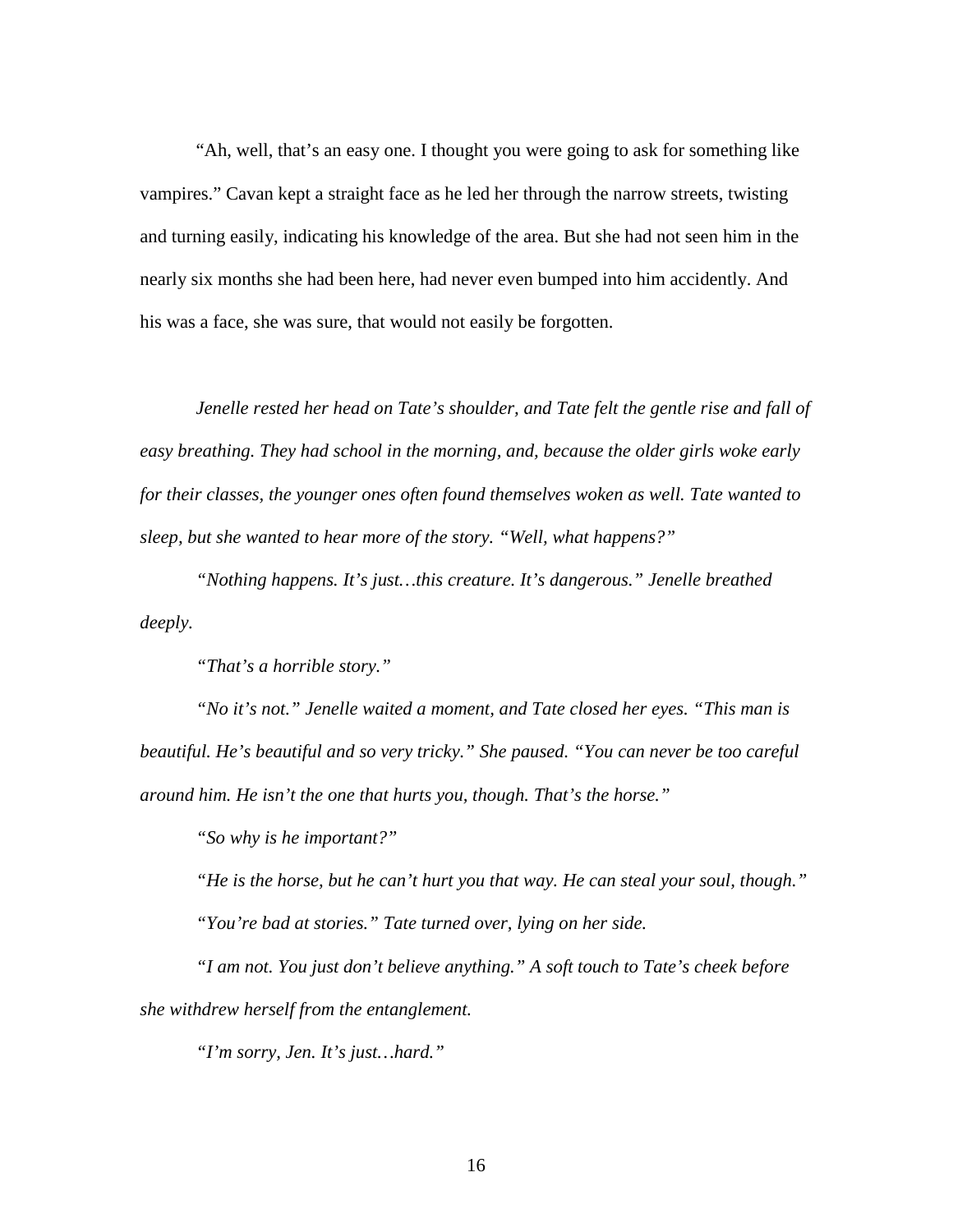*"I know. But in this world, this place where the horse can take you, everything is better." Her voice dropped low, deeper than a whisper, settling like a blanket over Tate. "He can make everything better for you, for us. We need to find him."* 

*"Why? If he's evil?"* 

*"Because Tate, he may be evil, but he can save us from this. And if we go together, maybe we can out trick him," Jenelle said, snuggling closer to Tate.* 

*"Tell me." Half whispered, drugged with sleep, Tate kept her eyes closed, hoping.* 

The sun peaked through the leaves, toying with the foliage, the moss, and they walked in silence. Tate was soaking in the warmth, the break from ocean air. It had been a while since she had left the heart of the sea-side town, and even longer since she had considered going for a walk in the forest. It had been too long, she decided, as the sun warmed her shoulders. She had missed the feel of so many things, but she knew it didn't matter. When the doctors told her there was little to be done, that she had not more than a year to live before the cancer consumed her, before the very end which would destroy her body with a terrifying swiftness, that the best thing to do was enjoy her time and take the strong pain killers, she had withdrawn. She had embraced death as a way to be with Gabe, with her family. With Jenelle. And, in that embrace she stopped enjoying. Why enjoy when you are just going to die, she wondered. But this walk, feeling the crunch of leaves under her feet, the warmth prickling right between her shoulder blades through the jacket, made her want to enjoy.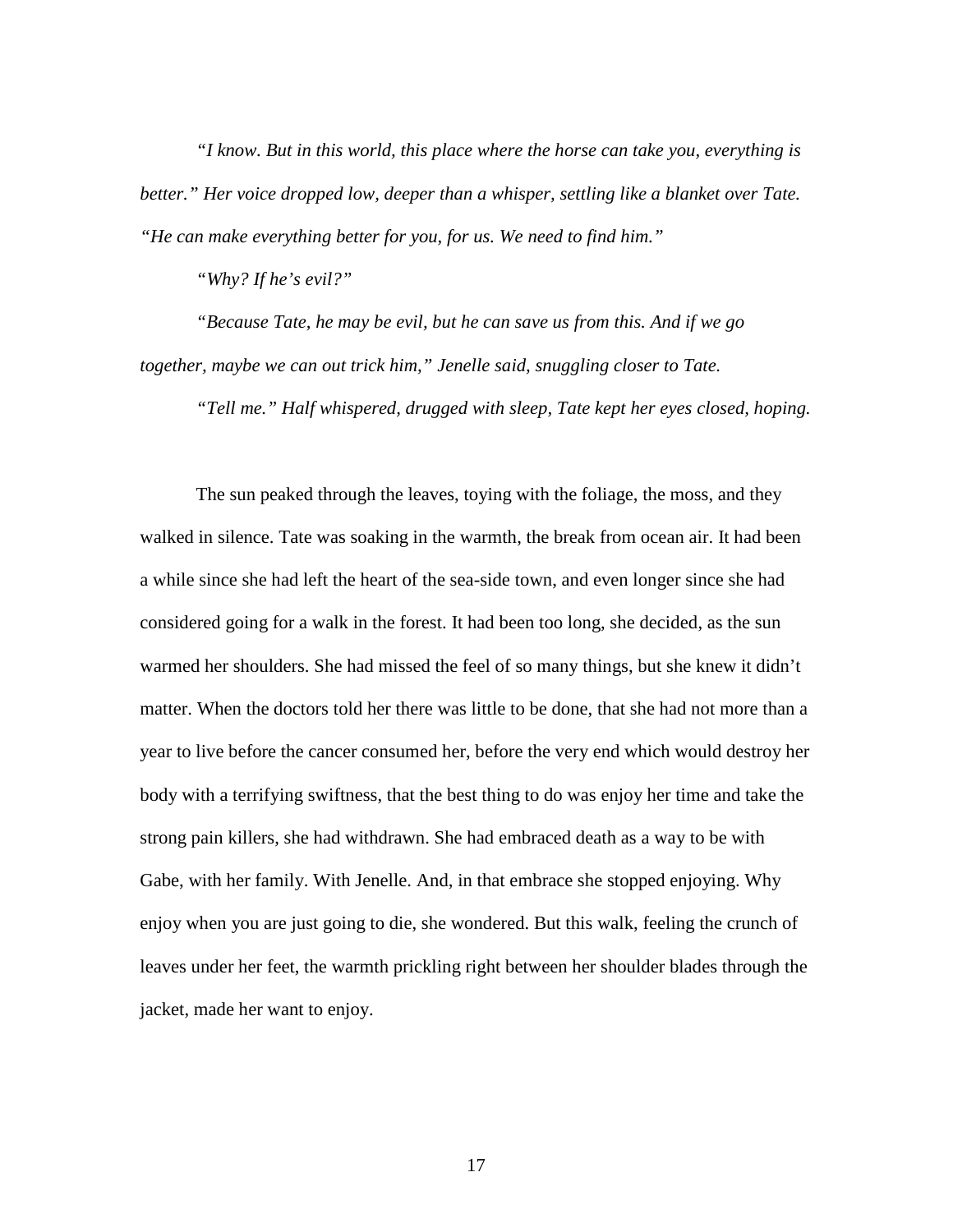"It's beautiful out here." Unprompted she spoke, more to herself than to the man escorting her, the man who played with her memories of stories and daydreams.

"The woods are always beautiful. Fae live here," he offered in response, leading her through a cluster of trees and out into a glen. A storybook clearing, the space was surrounded by trees, quiet sentinels, their leaves blocking out the tinkling sound of water. So different from the rush of waves, this brook was subtle, cautious. Never one for the overstated, this quiet space, secluded space, appealed to Tate, and she broke away from his hold to walk out onto the green plush, treading carefully.

"I've never seen anything like this," she said. Again she spoke more to herself, but he advanced toward her.

"I'm not surprised." Cavan walked past her and sat on a boulder covered in moss. "It is exceptional. And special." Mysteries lurked in his voice, obscured by congeniality and humor. Those same mysteries had lurked in her friend's voice, the voice that had started to appear more and more frequently as she counted down the days.

"Why special?"

"This is their home. This is where they dance." He didn't specify who they were, but she didn't need him to. Instead she merely nodded. "They don't appear on cue, Tate, but they do live here. Magic is always here." He smiled, and she turned toward him fully, eyeing him closely. The way he said her name, the soft thickness which cocooned her, allowed Tate to believe, allowed her to open up and accept in a way nothing else had.

"How do you know so much?" In the same way Jenelle had known, Cavan knew, and suspicion lurked in her voice. "How do you know?"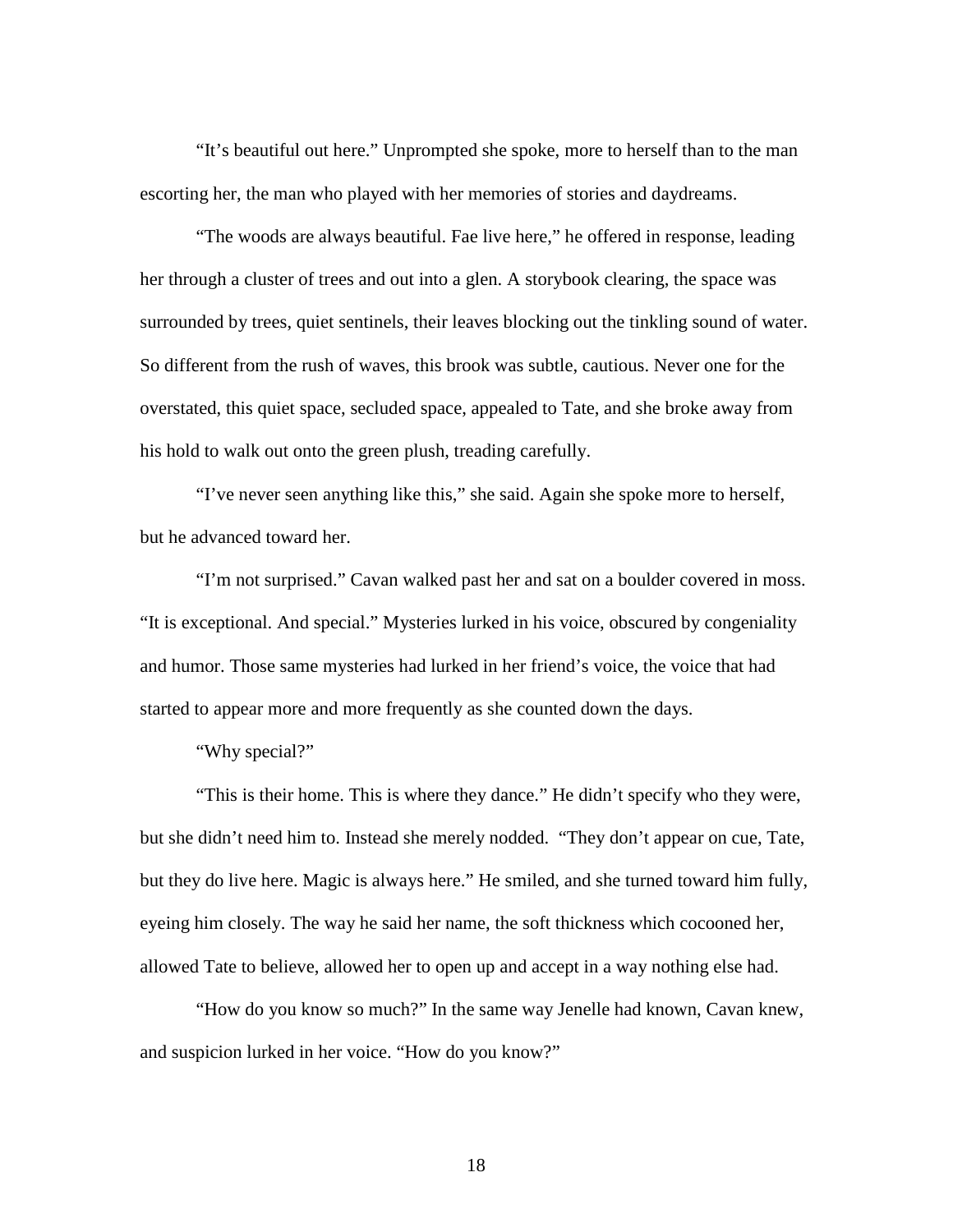"How do people believe in God? In Heaven? In Hell? How do people believe in love?" Questions answering questions. She sighed. Because, while she could wholeheartedly say she did not believe in God, Heaven, or Hell, she did believe in love. Very much so.

"They just do. It's feeling. It's emotion," she said. Tate sat on the grass, absorbing the feel of dew-soaked underbrush making its mark on her jeans. She'd regret it when she stood, but for now she focused on the sensation.

"Exactly. It's belief." He paused, picking a daisy and handing it to her. "Tell me, Tate, why does that scare you so much?"

Her tone wavered, dropped down an octave. "It doesn't scare me. I just don't see how belief helps anyone. At least not in this world." She hesitated before taking the flower, raising it to her nose. *He can take you away, Tate. Just be careful.* She shook her head, attempting to obliterate the girlish voice—Jenelle's voice. She wanted to believe, wanted to surrender. But she couldn't.

He nodded and stood, extending a hand to her, waiting. "I understand."

Cavan didn't, though, she could tell as she allowed him to help her up, allowed him to lift her from the ground and embrace her. She could tell he didn't understand her as she considered his breathing, his light eyes which seemed to morph into fathomless sapphire pools. Pools flecked with stars, with everything she had been told over the years. But, he did not understand as they turned to leave the glen.

#### *"So, why the horse?"*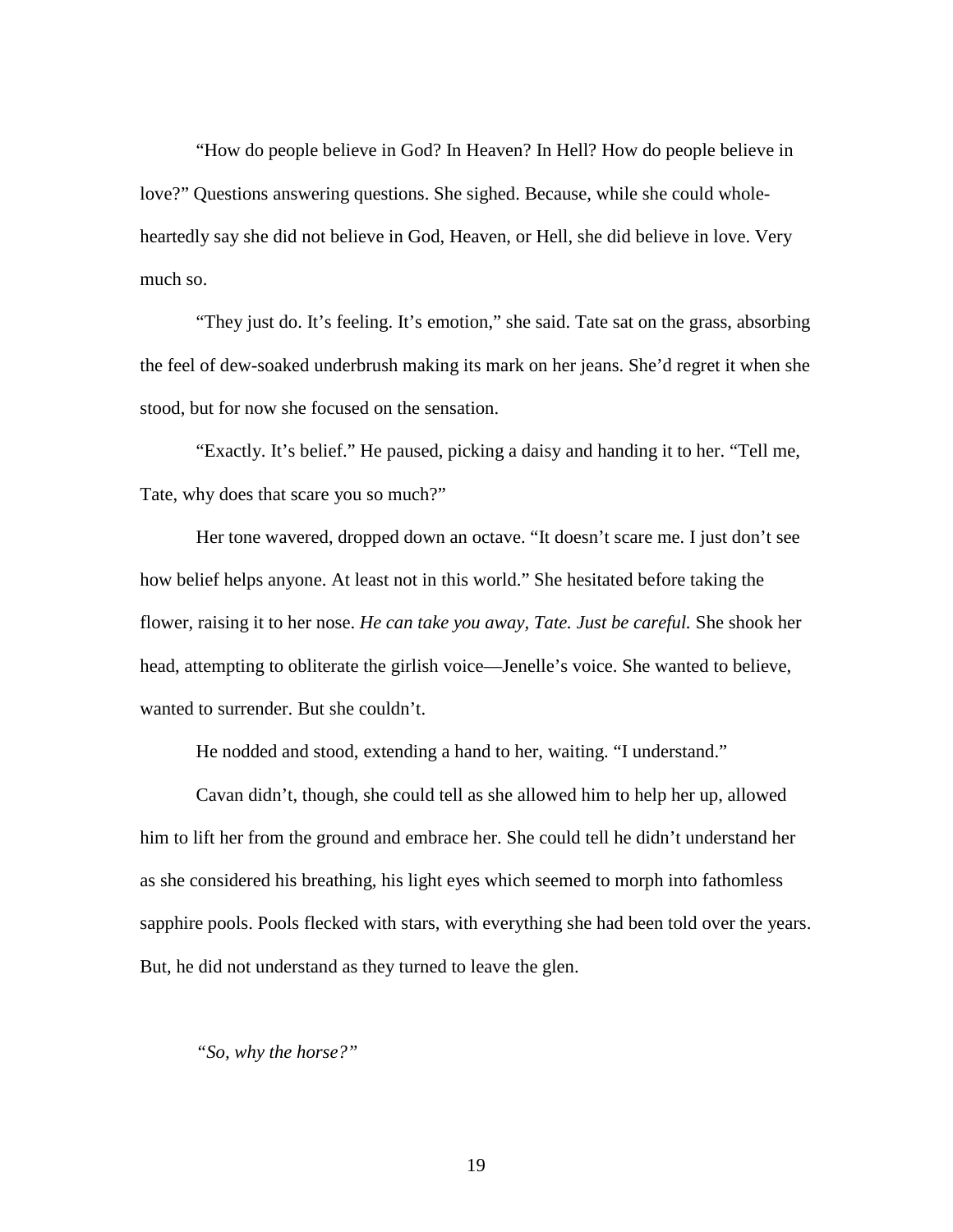*"The horse is the final step, Tate. The man, the man can steal your soul, but that's the price for magic, isn't it? To lose who you are. The man, the Faery, he digs into your mind and lays the idea." Jenelle sat up in the bed, leaning against the headboard and Tate curled up next to her, resting her head on the blonde girl's lap.* 

*"And?"* 

*"And, you have the chance to follow him. But the only way to follow him is to get on the horse."* 

*"Why is that so bad?"* 

*"Because no one knows what that means. The horse kills you, or brings you to Faery."* 

*Tate laughed, balancing herself between sleep and wake. "That doesn't sound good. If it kills you then how do you get* there?"

*"I don't know. But the horse—it can be found near the ocean. It is always found near the ocean. It's big, bigger than the race horses, bigger than the horses in the Christmas parade. And it's black."* 

They parted ways back in town, Tate promising to meet him the next day. She couldn't deny him, allowing instead his voice to wash over her, bathe her in velvet, and she nodded at his request. Now, standing alone, her stomach growled, convulsing. She hadn't eaten all morning and now, though she wasn't sure what time it was, her body had had enough neglect. Over the past year the medicine had diminished her desire to eat. It had reduced the desire until she ate only out of necessity, never for pleasure. But that was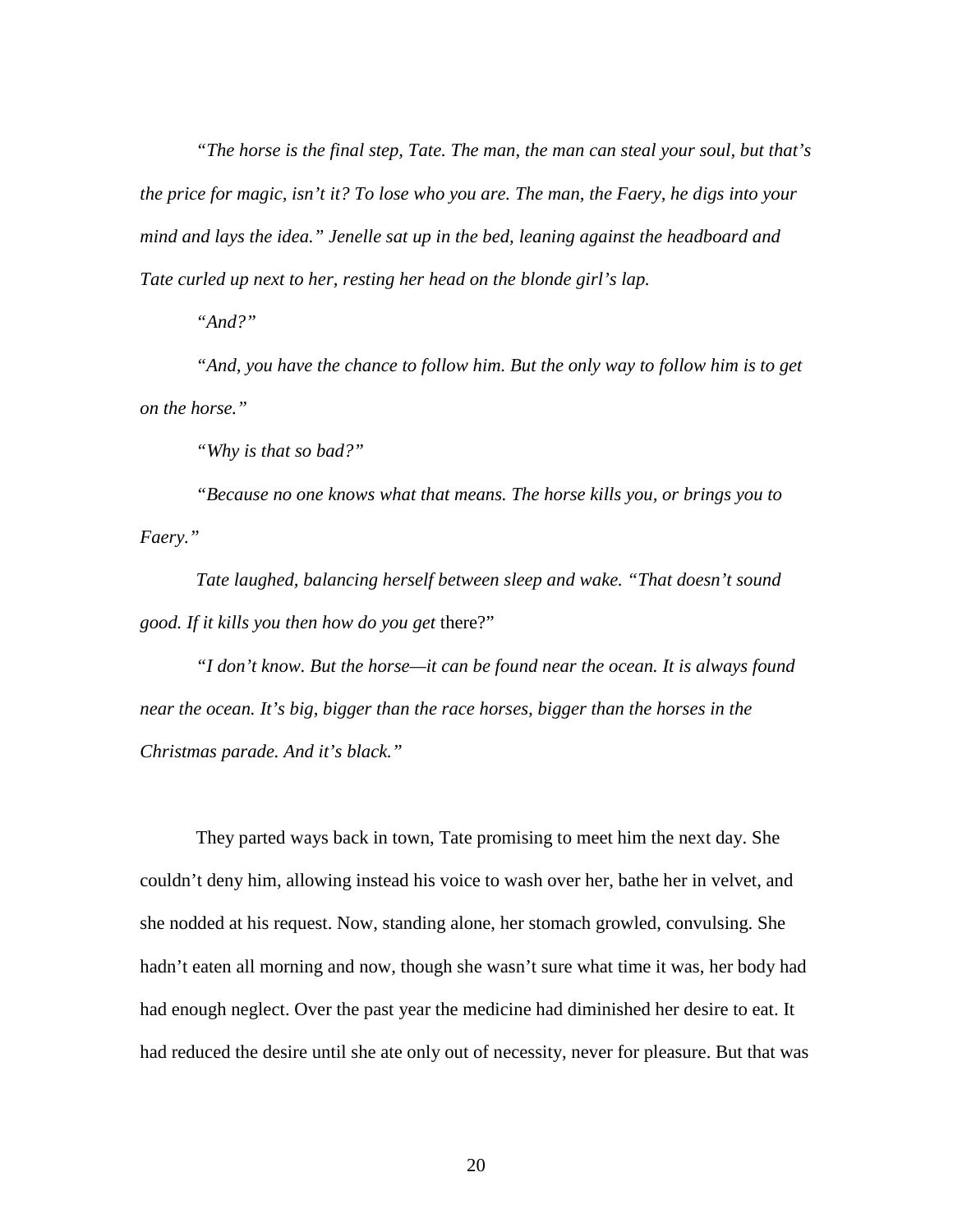a good thing, wasn't it? Tate had thought so, happy at first. A disease couldn't be that bad if it caused her to be less hungry. Over the months, though, it progressed and she wouldn't eat for a few days or so. And then the next thing she'd remember would be waking up in a hospital bed.

But now, since living here, she had kept on a strict schedule. No hospitals. This was a vacation, a chance to break away from the stigma of sickness, of death. She still had time before hospitals would be required constantly. She was a woman here, a woman perhaps a little malnourished, a little strange, a little too tired all the time, but a woman. Just that. Today broke that schedule and she felt her body slowing. She needed food, and, while not completely aware of the time, it had to be past noon. Everything would be open.

Most people in town ignored her, the way they do with other locals, and it made her feel good. Having first arrived in Whitby she was looked at, sometimes spoken to, 'helped.' Now, as she made her way through the winding street toward Whetherspoon's she was unencumbered—left to her thoughts. That man, Cavan, stirred something within her, nothing terribly sexual, nothing too strongly mimicking the flame of desire, but something equally strong. Perhaps stronger.

He had spoken of magic, spoken of dreams, spoken of belief. Tate laughed slightly, focusing her eyes on the destination. No, she didn't believe him. Couldn't. After all of this time, all the death and disappointment, she had no reason to believe. Once, when her friend had told her stories, tales, of magic, myth, she had been skeptical, but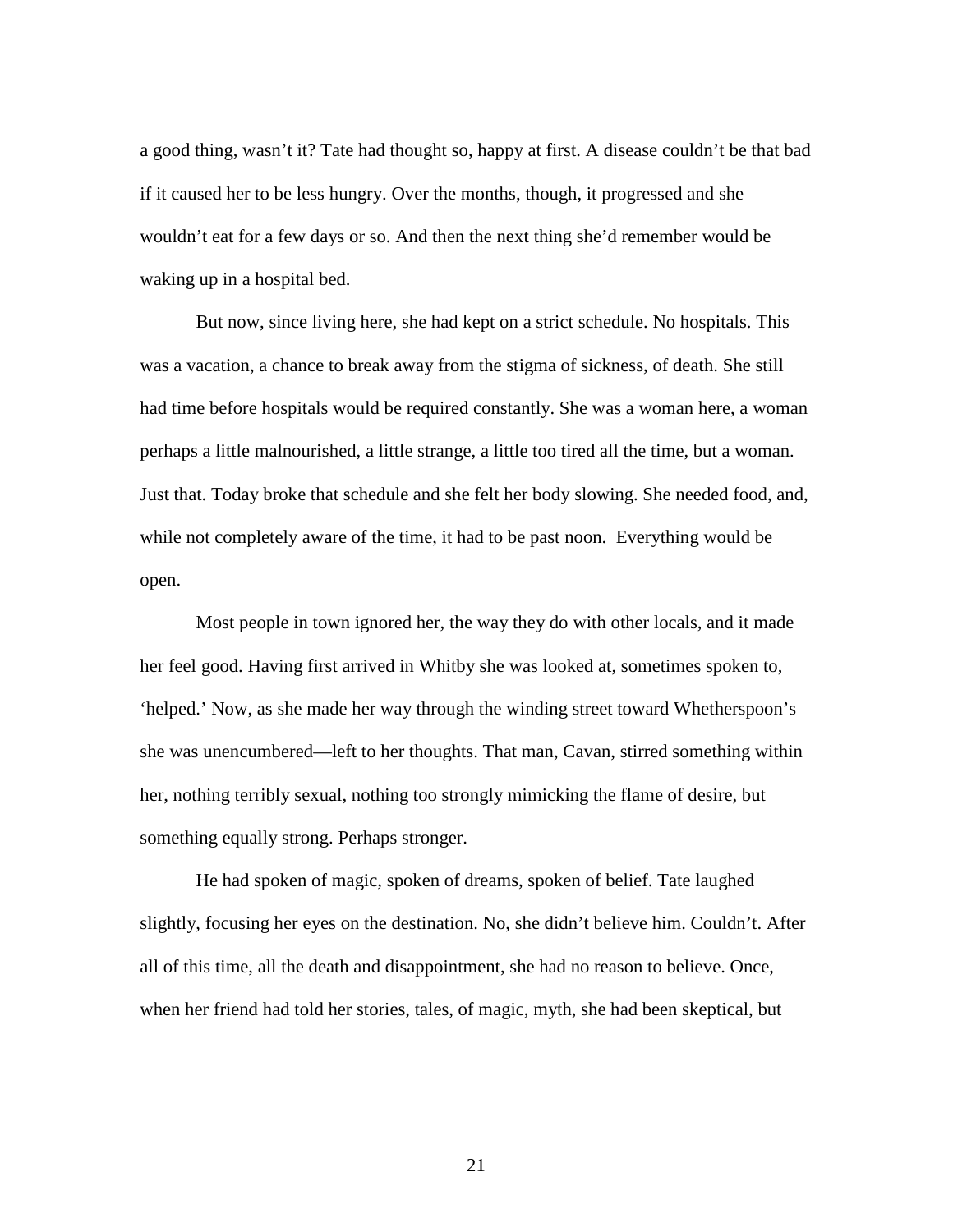open. She did not know if that were fully possible again. But, she wanted to explore his stories the way she had explored Jenelle's stories all those nights.

Opening the door to Whetherspoon's, Tate spotted Vlad, a goth boy around her age, sitting in a corner table, an empty plate before him, a half glass of beer in his hand. Despite all the time she had been living here, she didn't know what he did, or what his real name was, but it didn't matter. She smiled at him. "Hey, Vlad." He turned, waved her over.

"I have a question for you." No pleasantries, not today. Something was building inside of her, something hurried, dark, persistent. Jenelle was on her mind, her stories, her disappearance. The man, Cavan, was on her mind. She had no time to chat.

"Shoot," he said.

"Do you know someone named Cavan? I think he said Cavan McNeil?"

"Naw, never heard of him. Why?" Vlad shifted in his seat, turning to her fully.

Tate turned away slightly, signaling a waitress. "May I please have the curry sampler?" The waitress nodded and walked away and Tate refocused on the blackclothed man sitting across from her. "Just curious. You've lived here your whole life, so I thought maybe you'd know him. I met someone earlier with that name. He was odd. We went on a walk." Saying it, she realized how odd it sounded, how silly and dangerous.

"You're fucking crazy." He shook his head, taking a swig of his beer.

"Maybe…but it was nice. Like a date." Tate paused, thinking of a way to proceed. She wanted to ask him about magic. She couldn't get the idea out of her head. It seemed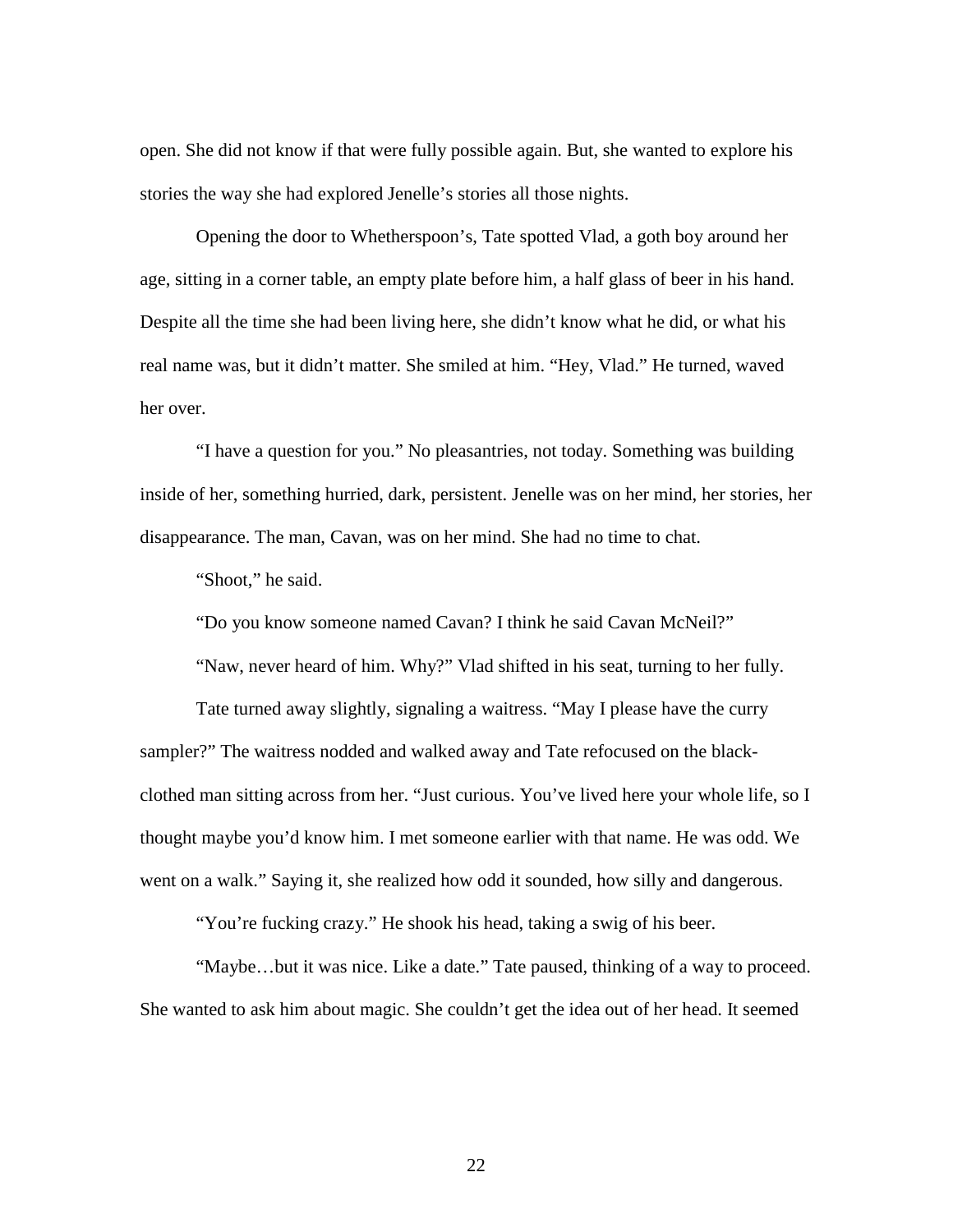to fill her fully, bury down deep within her and pull upwards, flowing to the extremities, but she refrained.

"Awesome." He paused. "I don't know him, but he could be from here. Outskirts of town maybe," Vlad said doubtfully. Shrugging.

Tate nodded, unconvinced. She wasn't sure if the man was real. Vlad would know, of that she was sure. Vlad should know, but here he was, sitting across from her, unable to confirm if this man lived in the area or not. His voice assured her that he was doubtful. Tate sighed and looked away for a moment, swallowing the doubt running through her thoughts. She turned back to him and said, "Yeah, perhaps. Just thought I'd ask."

Tate grinned and stopped talking to him, focusing instead on the carved up table. Jilly <3 Ron was engraved right before her, and her heart ached for a moment. Despite their relationship being nothing more than dating, it was better that Gabe was dead, better that the fall from the motorcycle snapped his neck, better that he didn't have to deal with her while she was sick. Yes, much better. Tate allowed herself that one moment, that one feeling before focusing on Vlad.

"Think nothing of it." Vlad finished the last of his light-colored beer.

She was glad that her food arrived and looked at it, her feelings of hunger warring with her body's rejection of food in general. Pushing a fork around the plate, Tate finally selected a piece of curried chicken and speared it. She ate in silence while he fiddled with his cell. They had nothing to say for the moment, nothing to relate to. Nothing at all.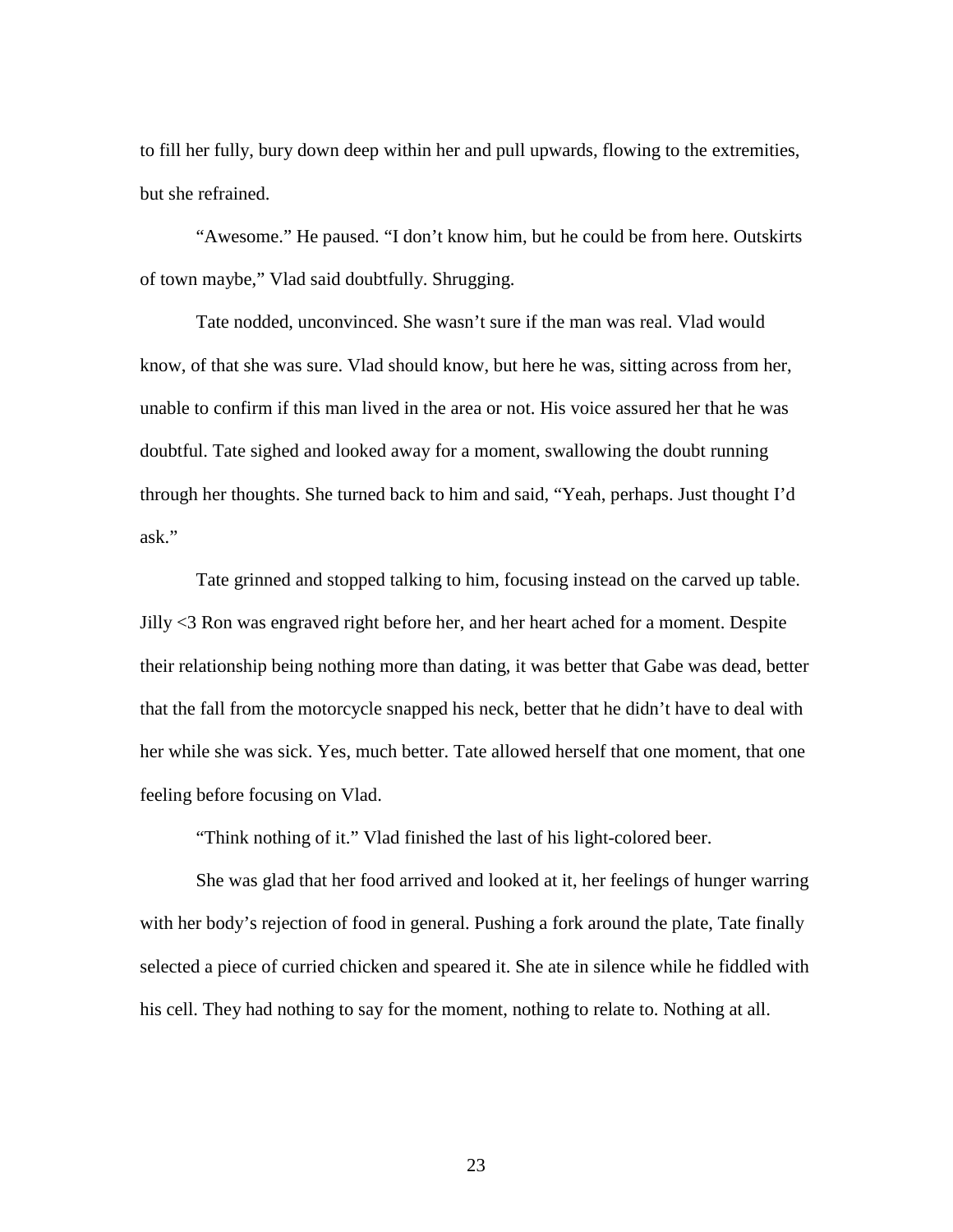The following day Tate stood sentinel at the window, watching for the horse, curtains pulled aside, watercolor eyes drifting over the shore below the small house. It was calming, watching the waves lap at the sand, whisking away loose granules. She waited, sipping at a mug of tea. In a few short hours she had promised to meet Cavan at the edge of town. Part of her didn't want to show up. Part of her wanted to stay, instead, in her house, watching the ocean, reading, drinking, packing. It did not matter which activity per se, but she would be ensconced within the safety of her home. The doubt from Vlad's voice remained a constant reel playing in her head. Perhaps Cavan wasn't real and she had imagined him the other day, had imagined their conversation. Perhaps she heard what she wanted to hear—a fanciful name, a beautiful voice.

Tate sighed, about to turn away from the window when the large black stallion pranced onto the sand, neck arched. It slowed to a stop, trumpeting regally before half rearing and taking off in a break-neck pace across the sand. She watched, mesmerized as always, as he stretched out along the shore, digging in and challenging the wind. Her lips curled up in a smile. When he slowed his self-possessed parade to a stop, she let the curtain drop.

She was tired, her body dragging. Everything seemed slow, surreal, and Tate hoped the tea would wake her up. She needed to be alert, needed to focus on things other than her past. Over the past few days it had swelled in her thoughts, driven out almost everything else. Consuming her. And yesterday. Yesterday had made things worse. Jenelle's voice surfaced in her mind, prompting her memories of stories told while in the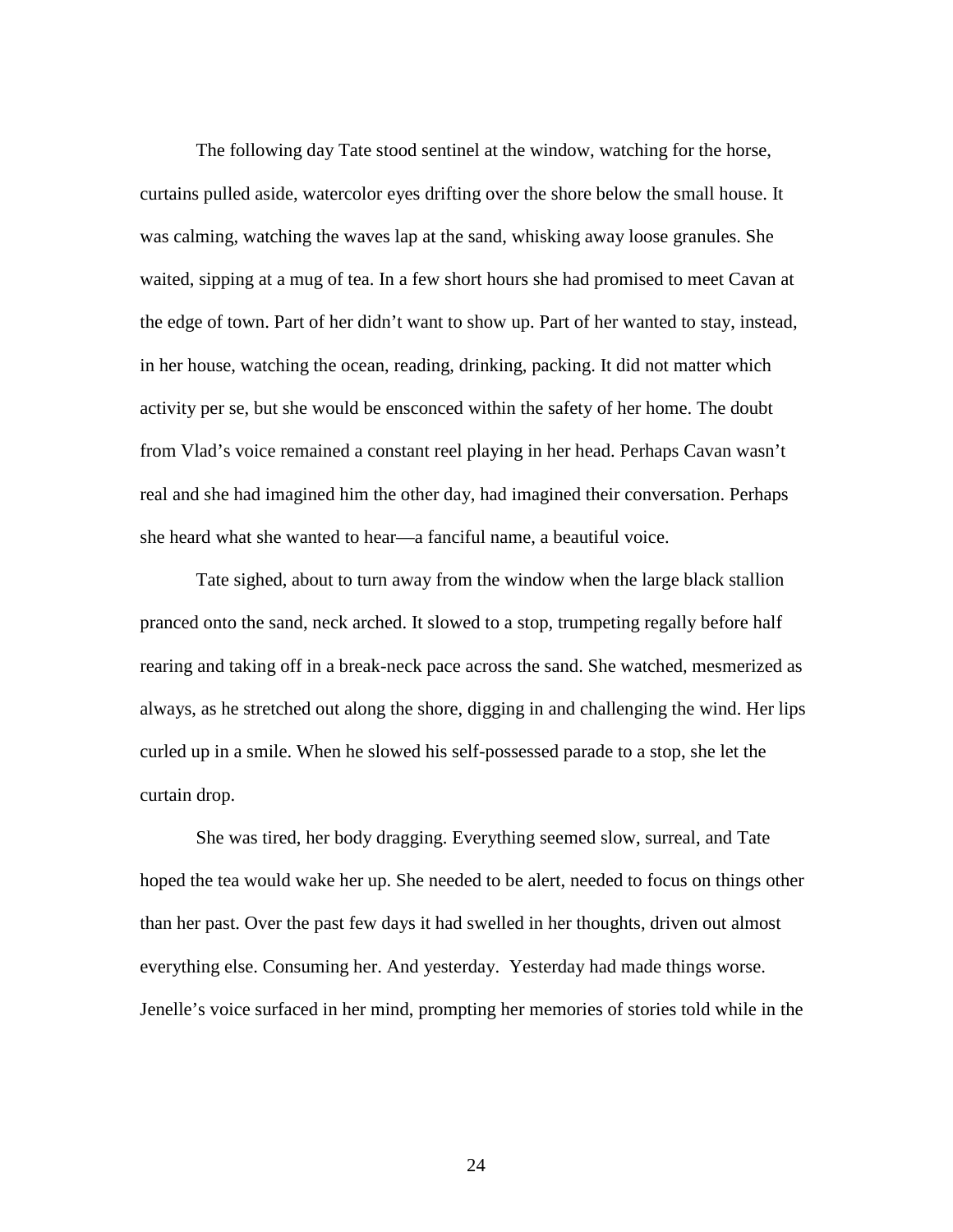Home when they were younger. The memories were unwanted, but they were there anyway. Tate couldn't get rid of them.

Struggling to turn her thoughts back to Cavan, to solidify in her logical mind that he was real, that he was not a manifestation of her longing, Tate shook her head and placed the mug in the sink. "Vlad doesn't know everyone," she said to the empty kitchen. "He doesn't." Again. Firmly.

That thought stayed with her while she walked into town and past the square with the shops. It stayed with her until she reached the edge of town, when it faltered and slipped from her mind. Tate had dressed nicely, a simple pair of jeans coupled with a black button down, in anticipation of this meeting. Cavan intrigued her. Tate waited, attempting to be patient, attempting nonchalance. *He's not going to show*, she thought, shoving her hands in her pockets. *He's not going to show.*

"You came," he said, approaching Tate. He was walking down the road from the direction of the Whitby Township— not from out of town. "I wasn't sure." He smiled easily, a grin ready on his lips and she responded in kind.

*You were wrong. He's real.* Relief flooded her now that he was standing before her. She wasn't crazy. He wasn't make believe. "I thought the same of you, sir." The inclination to refer to him as 'sir' gripped her and she did so seamlessly. The way he spoke, the way he acted, she couldn't help but feel the air of nobility surround him.

Cavan laughed, drawing to a stop before her, and she moved her eyes up to his, examining the color. Disappointment snaked through her at their mild blue hue—much like the day before. Tate had hoped to catch a glimmer of the sapphire. *Take care, Tate.*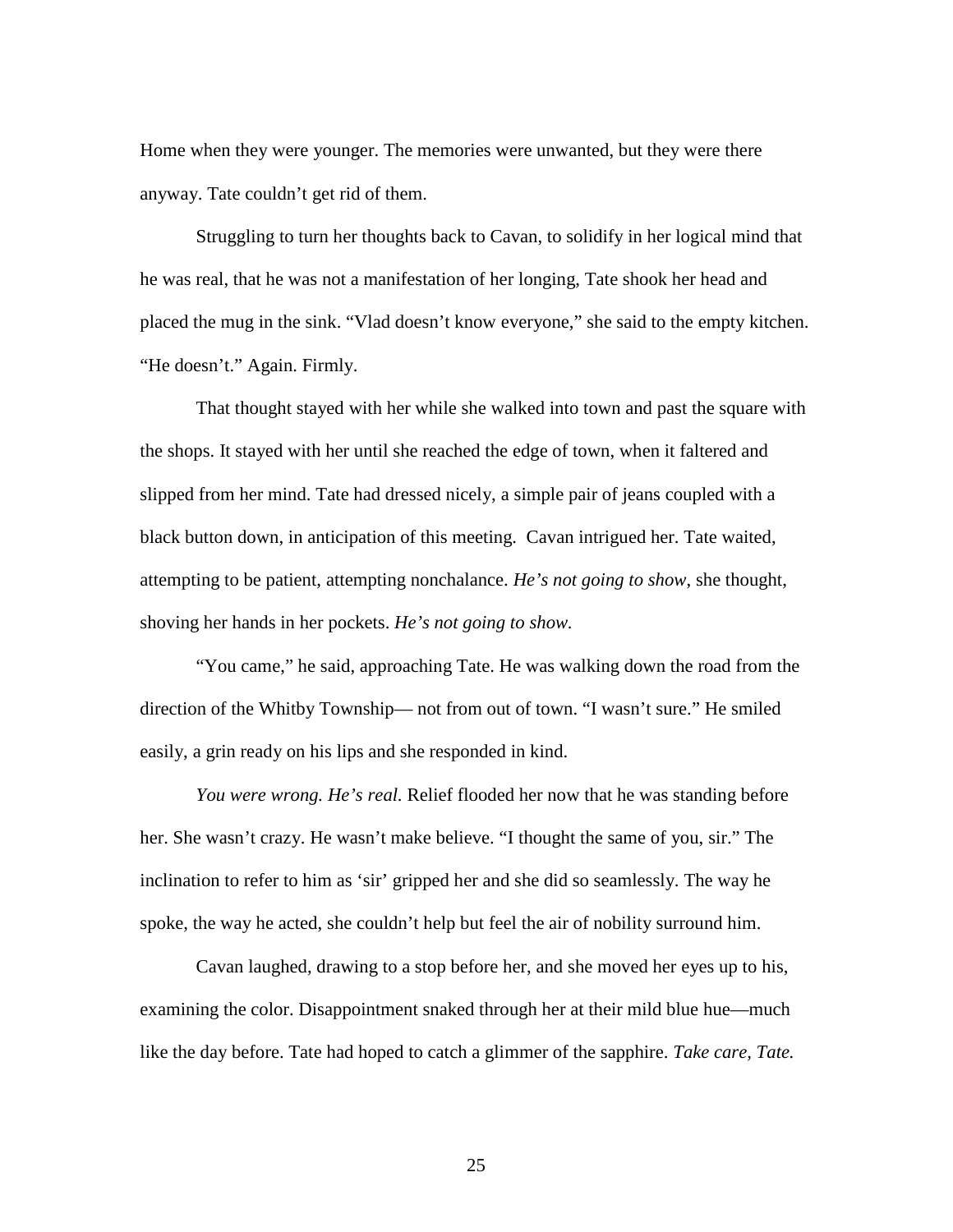*He's not what he seems.* Jenelle's voice was the one she heard, issuing the warning that had come, like the one yesterday, without prompting.

"I'm glad you could meet me today," Cavan said, stretching out a hand towards Tate, waiting for her to take it. And she did, after a moment's hesitation. She settled her hand into his, entwining her fingers with his long ones, feeling the cool flesh against her warmed skin. "I want to show you the waterfall that leads into the glen."

And she nodded, allowing him to lead her through the trees. They walked in silence and she allowed herself to melt into the feelings, to succumb to the pleasure of being outside, being with someone. It had been so long since she had allowed these feelings, and now, to feel them as the sun speckled through the trees, lighting a path, seemed right. Tate didn't wish to disturb the silence.

When they finally broke through the trees, they stopped. He let go of her hand, turning to face her, but she didn't look at him. Instead, Tate's eyes traveled the course of the fall, a long slip of crystalline water ending in a pool just a few feet from them. "It's beautiful, Cavan." She spoke distractedly, keeping her eyes on the water, the rocks it tore over to reach the base, and then the calmness it became further into the pool.

"It is." Cavan stepped away from her, moving towards the pool, and kneeling down, dipping his fingers into the water. "Not many people from Whitby come here." His words were slow leaving his mouth, each one seemingly carefully selected, and they caught Tate's attention. Breaking from the spell of the waterfall, Tate approached Cavan, head tilted, chocolate hair catching a ray of light, glinting.

"Why not?"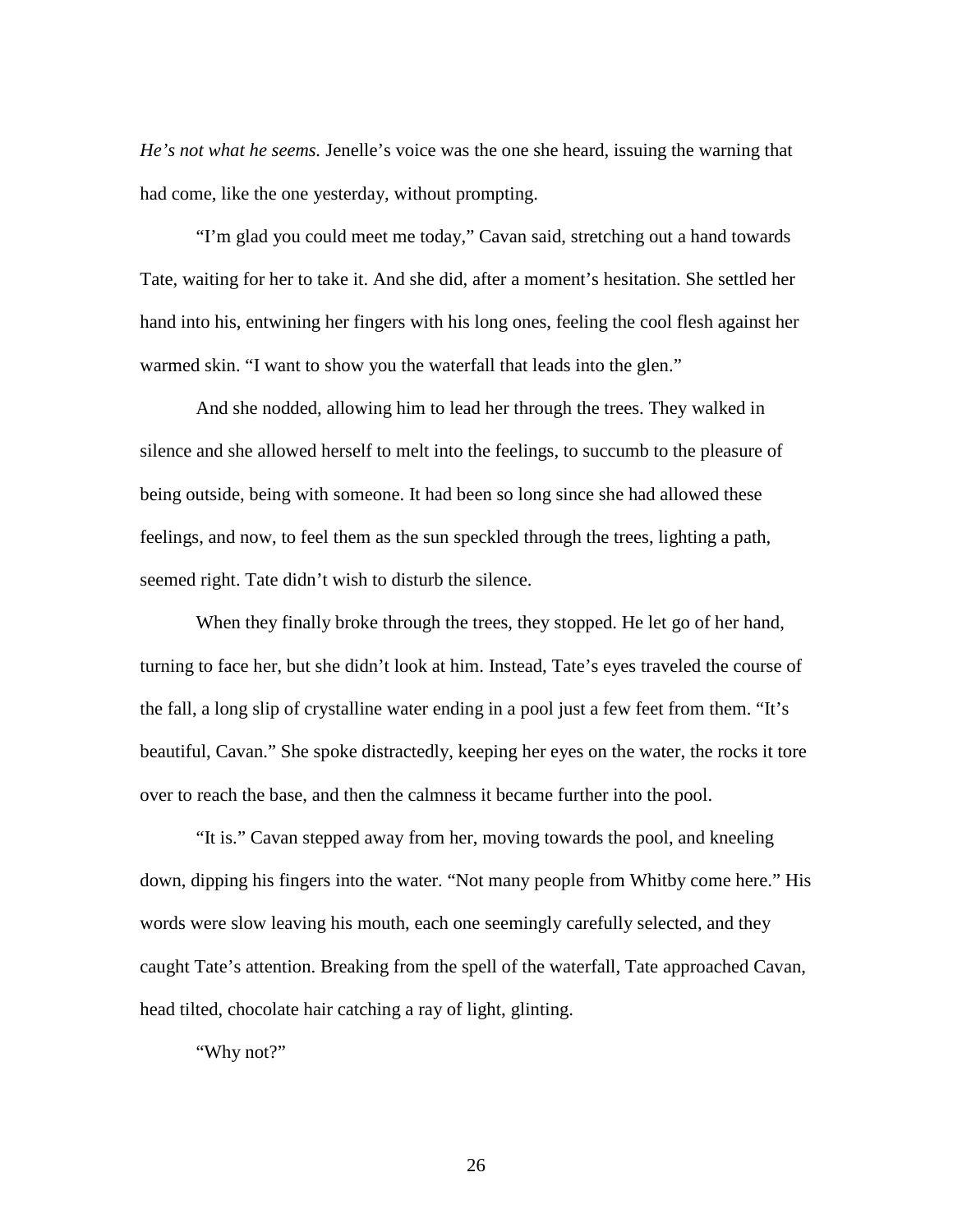"Many fear it. Lots of stories."

"Magic? Fae?" she questioned, hoping to get some answers, hoping to discover more. She wanted to believe, to accept the stories, because that way Jenelle was not dead. If Fae existed, Jenelle could still be alive. She could find her. And she could save herself. Tate held her breath.

"Of course." Cavan smiled, standing, turning his full attention on Tate. "Why are you so curious, though?"

His eyes had changed, become fathomless. They spiraled in on themselves as Tate watched, mesmerized, and she exhaled slowly, deeply. "I want to see it. I want to experience it. A friend told me stories once," she said. Hushed, quiet, as though they were standing in a sanctuary that demanded respect.

Cavan seized her hand, gently encasing it in his own, drawing her close. "Would you even know it if you were looking it in the face?" He had lowered his voice to match hers.

 A bird called out nearby and the tumble of water continued, creating a backdrop to their voices, punctuating Cavan's question. Would she? No. Maybe. Tate wasn't sure, didn't know how she would recognize it, respond to it. Because, wasn't that horse magic? And, if Jen's stories were right, the man before her was magic. And, if Jen were still alive, did somehow manage to cross to Faery, wasn't she magic? Tate wasn't sure and so all she could do was shrug.

Cavan smiled, shaking his head. "You wouldn't know. It would be difficult to tell, difficult to see. You would feel it, though." He lowered his head, brushing his lips against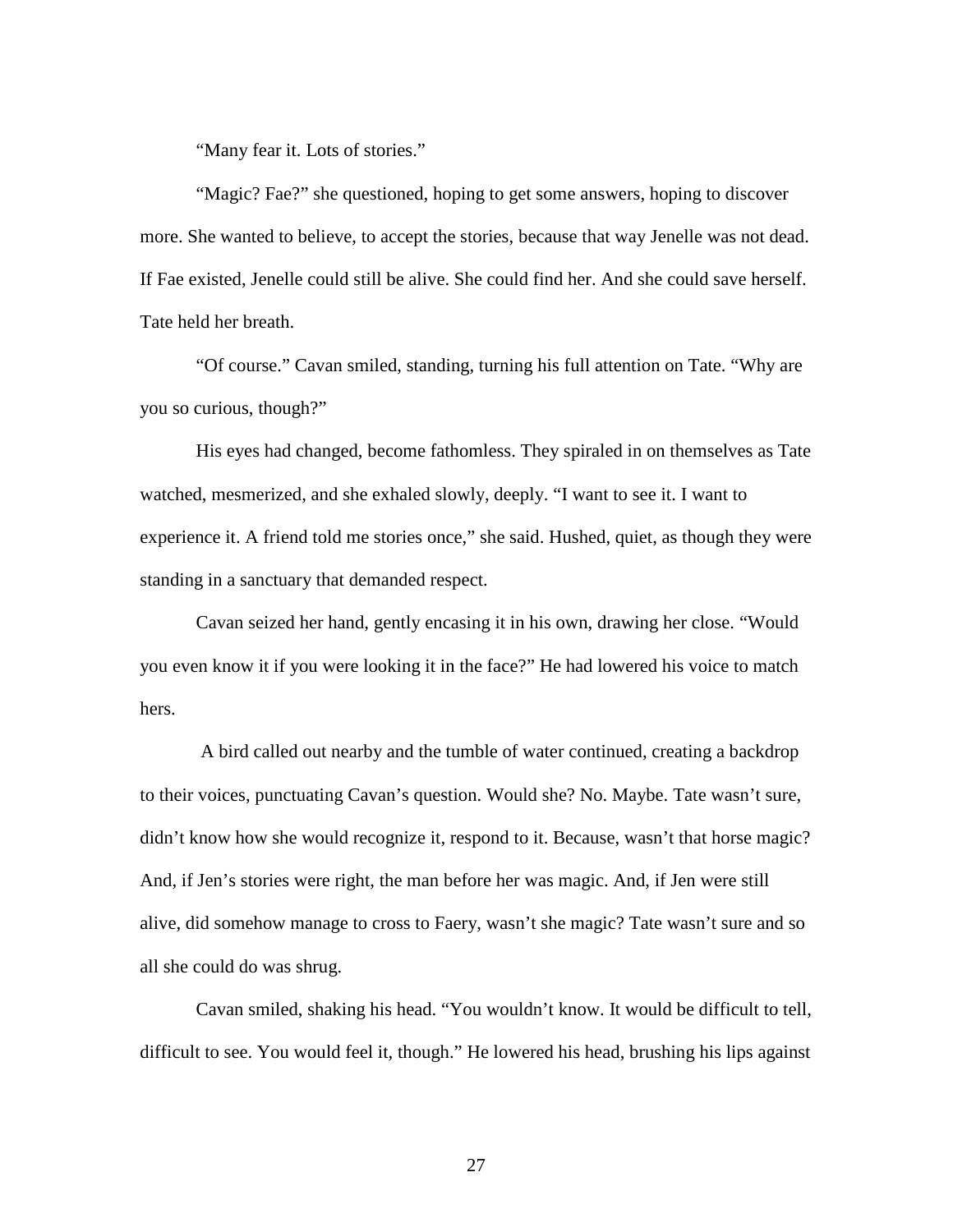her ear, cutting out any interference from their surroundings. "You would feel it entering you, filling you. It would embody you when you face it." Velvet tendrils from his voice tightened on her, creating chains around her thoughts.

"Maybe," Tate whispered, ducking her head. She closed her eyes, focusing on the feelings that coursed through her. Static electricity raced up her back, jolting her. "Maybe I would. Maybe I do."

She could feel Cavan smiling against her ear, could feel him nuzzling against her hair, could feel him start to envelop her. He stepped backward, pushing her along until her back was up against a tree, until she was pinned. *Stopstopstopstop!* Tate screamed. *He'll steal your soul.* Jenelle's story rose in her mind, warning her, willing her to stop, and Tate considered it. She could stop, could break away and save her soul—if she believed in the story. If magic were real, and this man was the creature from the story, she was doomed. But, if he were just a man, just a man who believed in magic, made her feel electric and alive, she was fine. Tate closed her eyes tightly against all of the thoughts and raised her head to meet his eyes.

They were sapphire.

They spent the rest of the day together, talking until dusk fell, until the water darkened and it was difficult to see beyond a few feet from their faces. For the first time in months she didn't feel the impending death, didn't think about the loss of her former lover Gabe, didn't wonder about Jenelle and magic. She relaxed, accepting the surge of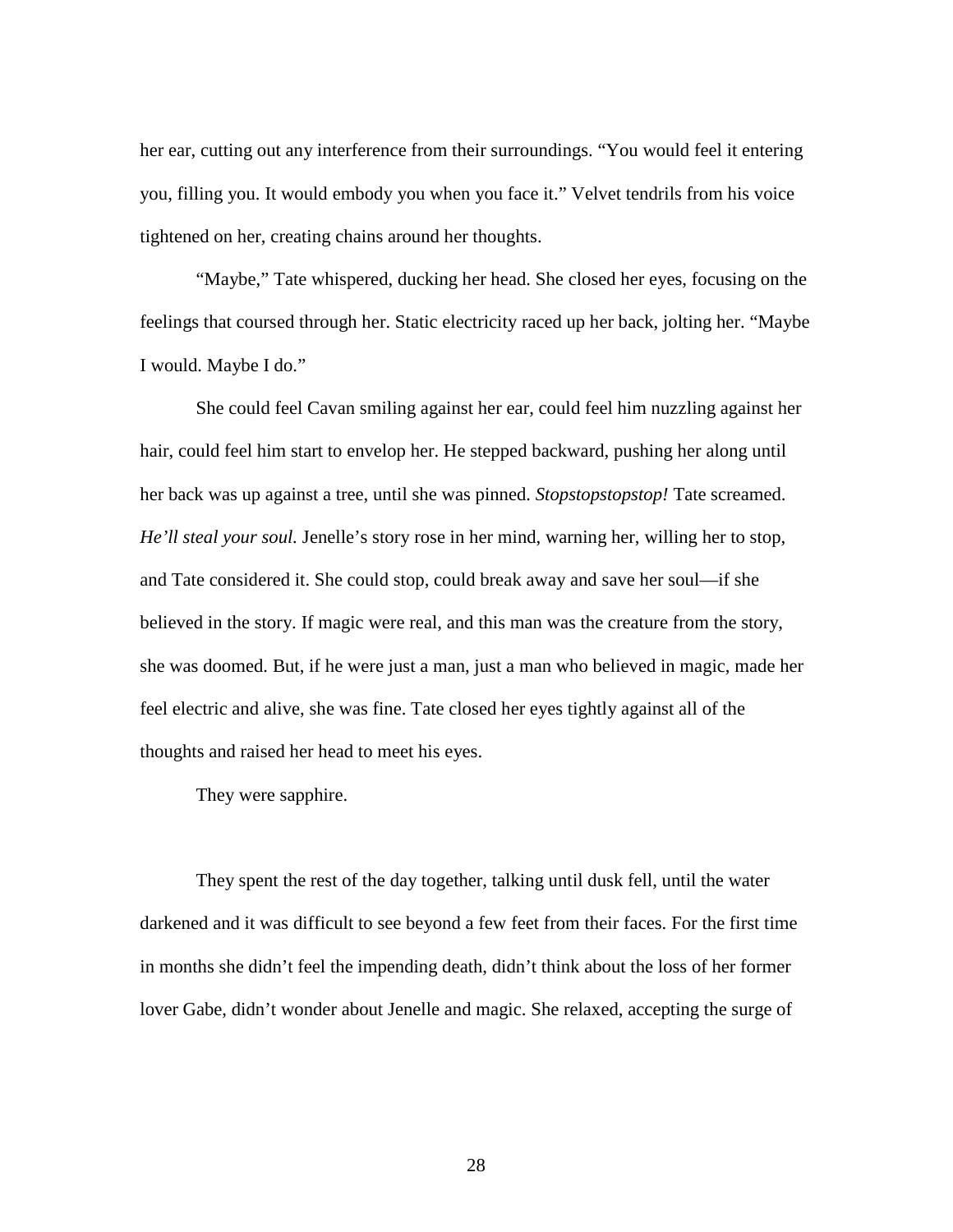power rushing through her. It raced along her veins and she felt, in those hours, that she was far from death—far from being alone.

Cavan reclined on the grass, his body stretched out, his eyes lightened. Tate watched them curiously, finally dredging up the courage to ask him. To question. "Why do your eyes change color?"

"Why do you think?" he responded. Questions with questions, as before, as the other day. She sighed and shrugged. "What if I told you it was magic?" A smile played on his lips, a quiver of the corners, tilting upwards slightly. Daring her.

"I'd say it was possible." Tate grinned cautiously. *You've lost your soul. He owns it now.* Jenelle's voice echoed through her body, reverberating. Tate didn't want to believe it, but now, now as the evening encroached upon them, and her body returned to its normal state, Tate began to question, to wonder.

"Well, then, Miss Tate, it is because of magic." He kept his voice low, humor filling the fibers and strands weaving around her body. They never loosened their hold on her, never let up their constant tug. She nodded, not trusting her voice.

*You're his.*

*"It's best to avoid the horse if you're alone." Jenelle stroked Tate's hair, hooking it behind her ears, pulling it loose again. "Don't ever go down to the ocean if the black horse is there. He is tame, he will come right up to you, bend down, let you get on. And you will, of course, because he's irresistible. Magic. But don't get on him. Don't go down to the ocean. Never alone."*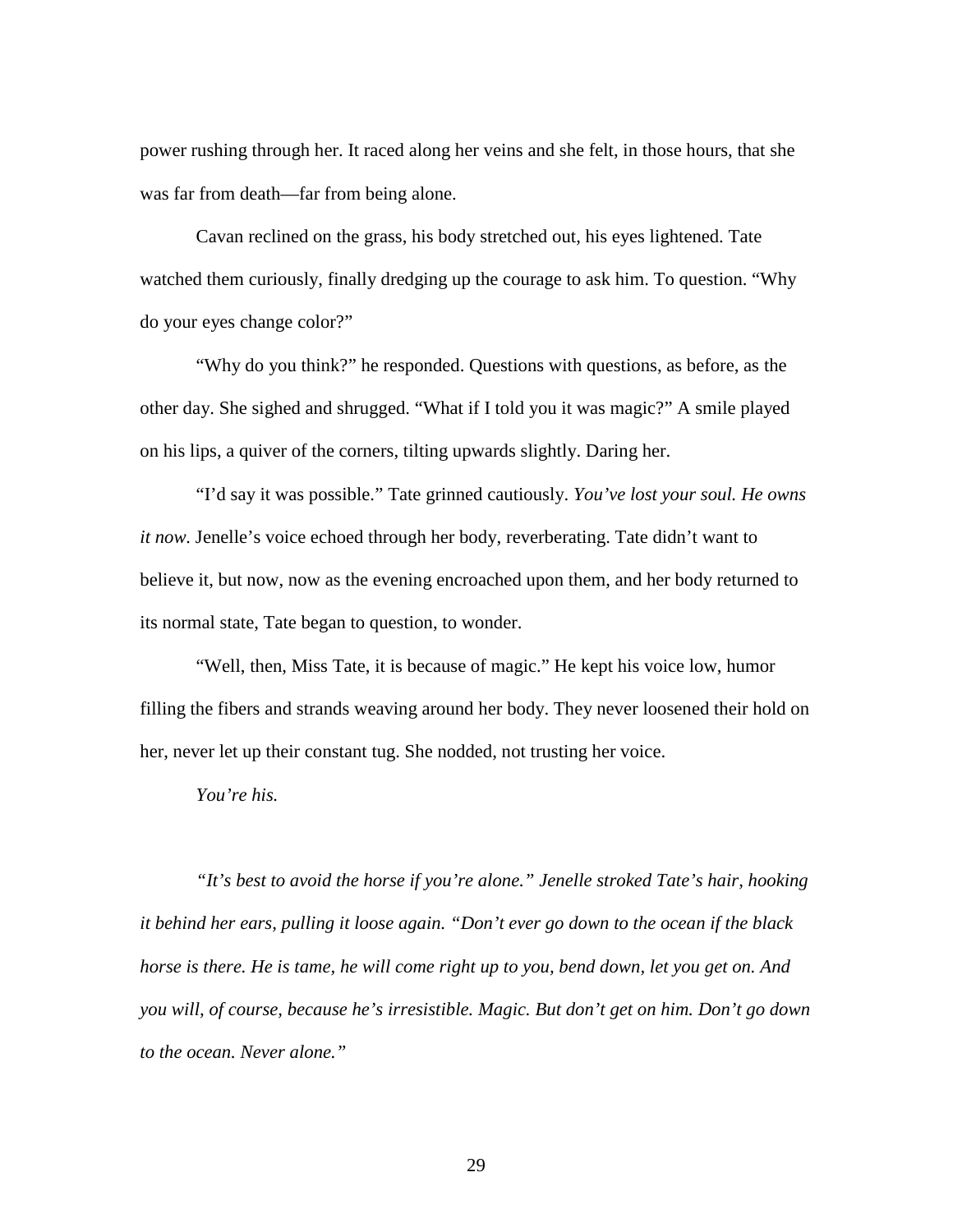Cavan and Tate had parted with a kiss to her forehead, a soft lying of chilled lips to her skin. She felt the ocean on his lips, his breath. There had been no words, but as he walked her back towards the town, his hand stayed on her lower back possessively, leading her through the streets in the gathering darkness.

And now, Tate stared at the ocean, watching the lapping of the waves against the beach, against the rocks. Most of the shoreline was rocks, large jutting extensions promising a bad end to anyone who thought it fun to play around. Sometimes she wished she were more adventurous, like she was today, meeting up with a mysterious man, enjoying herself. Mostly she was happy to be a bystander. And tonight, she wanted to merely relax.

The ocean was calm, the breeze had died, and Tate collapsed into a cross-legged style of sitting, again focusing on the sensation of touch, shifting in the sand, digging her fingers into the rough rock salt granules. They buried under her fingernails. She left them there.

The moon had risen, hours ago, and she watched it, humming a song long since buried in her mind. A lullaby about Winkin, Blinkin, and Nod, a lullaby meant to lure. It was sufficient. Tate felt herself relax. She had missed the horse tonight, arriving after it was dark, and she was disappointed. In the past six months, she had not missed watching the solitary dance of the stallion. She had grown to love it, to love horses again. And tonight she had missed it.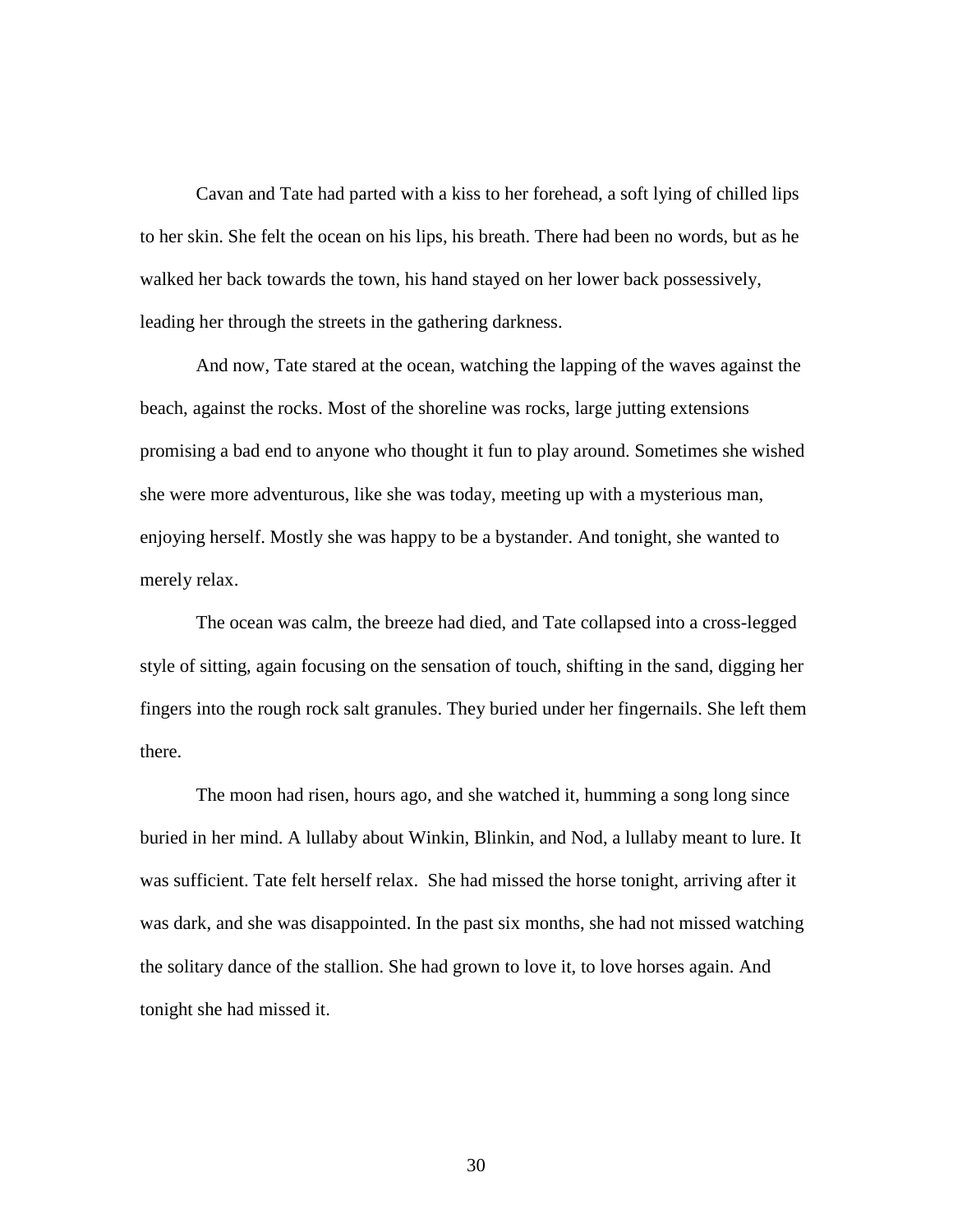Bracing her hands behind her, Tate leaned back, tipping her face up to the moon, remembering the shooting star eyes of Cavan, the stories of going to another world from Jenelle. Was it possible that Jenelle had managed to get to that other world? Was it possible that she had managed to find herself on the other side? To not be dead, but alive with others who believed in magic? Tate didn't think so. Not quite, but maybe it was the sickness, maybe it was the desire, maybe it was the illusion of a stolen soul and magic eyes, that allowed her to entertain those thoughts. A loud neigh broke through the lulling sound of ocean and Tate's eyes snapped open. The horse, the horse whom she had only ever seen at dawn and dusk stood not twenty feet away, outlined by the moon, framed by two huge rocks. She struggled to a sitting position, not able to move. Her pale lips formed a silent "Oh" as she sized up the stallion.

He pawed the ground and lowered his head. And she stood, brushing sand from her legs and back, inching towards him. It had been years since she had gone near a horse. Years, but for the past six months she had watched this creature with desire. "Shh, it's okay, boy." Deep and husky, her voice never rose above a guarded whisper, and she stretched out a hand.

The stallion pawed the ground again and blew breath through his nostrils, misting her hand as she came within touching distance. Carefully, Tate reached her hands up to his face, placing one hand on his cheek, the other on the velvety center of his muzzle, fingertips working the center. Slowly, carefully, all of her movements were protected, reserved. It had been a long time and stories settled in her mind, completely uncovered. She was vulnerable.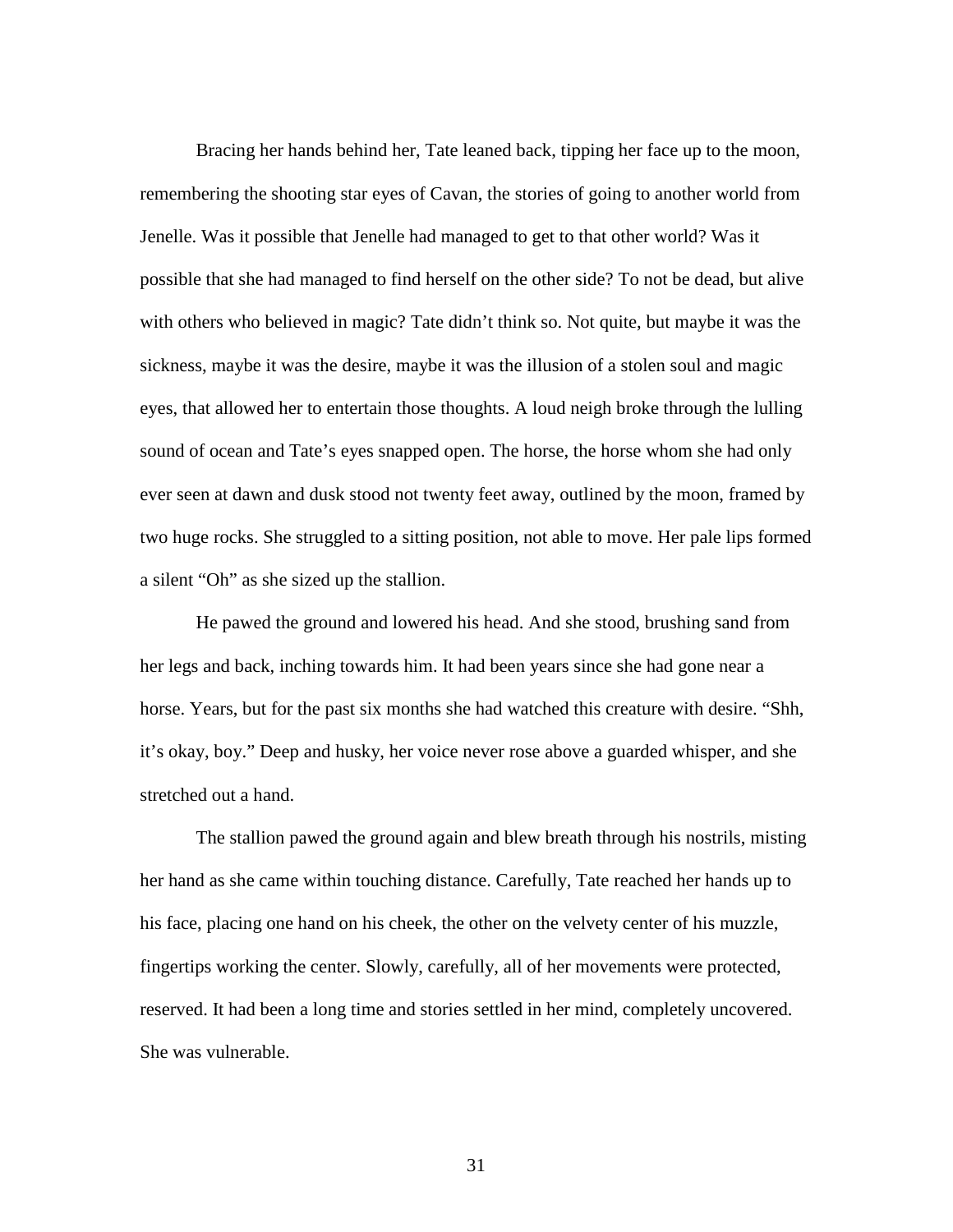*"If you are alone and you see him, run, Tate. Always run. Because you will touch him, pet him. And he'll love you, lick you, and look for treats. He can kill you, Tate. He can bring you somewhere new or he can kill you."* 

Tate hummed the lullaby and rested her forehead against his, breathing deeply, inhaling his scent. Her hands explored the silken pelt, running along his neck, feeling the muscles bunch and retract beneath her touch as he bobbed his head. He whickered and she laughed. "Don't worry, boy. I'm not going to hurt you." *I could never hurt you, s*he added silently.

With hands firmly on either side of his tea cup muzzle, she lifted his head, placing her lips against the velvet skin. She looked into his eyes—sapphire eyes speckled with stars. Eyes which threw her off guard, reminded her of the man in the woods. "I know what you are," again she whispered, her voice bedroom deep, the voice of pillow talk, of secrets.

The stallion eyed her, his head tilted to the side, neck arched. He whuffed and she smiled ruefully. "I know old boy, I know. You're just a beautiful horse. But I've been watching you." Tate had no desire to disturb the fragile peace between them, and she kept all of her movements slow, deliberate. He bobbed his head anxiously and nudged her upper arm. And then her chest. And then her hip. She kissed his ear, reaching a hand up to massage the tip of it. "I know, boy. I know."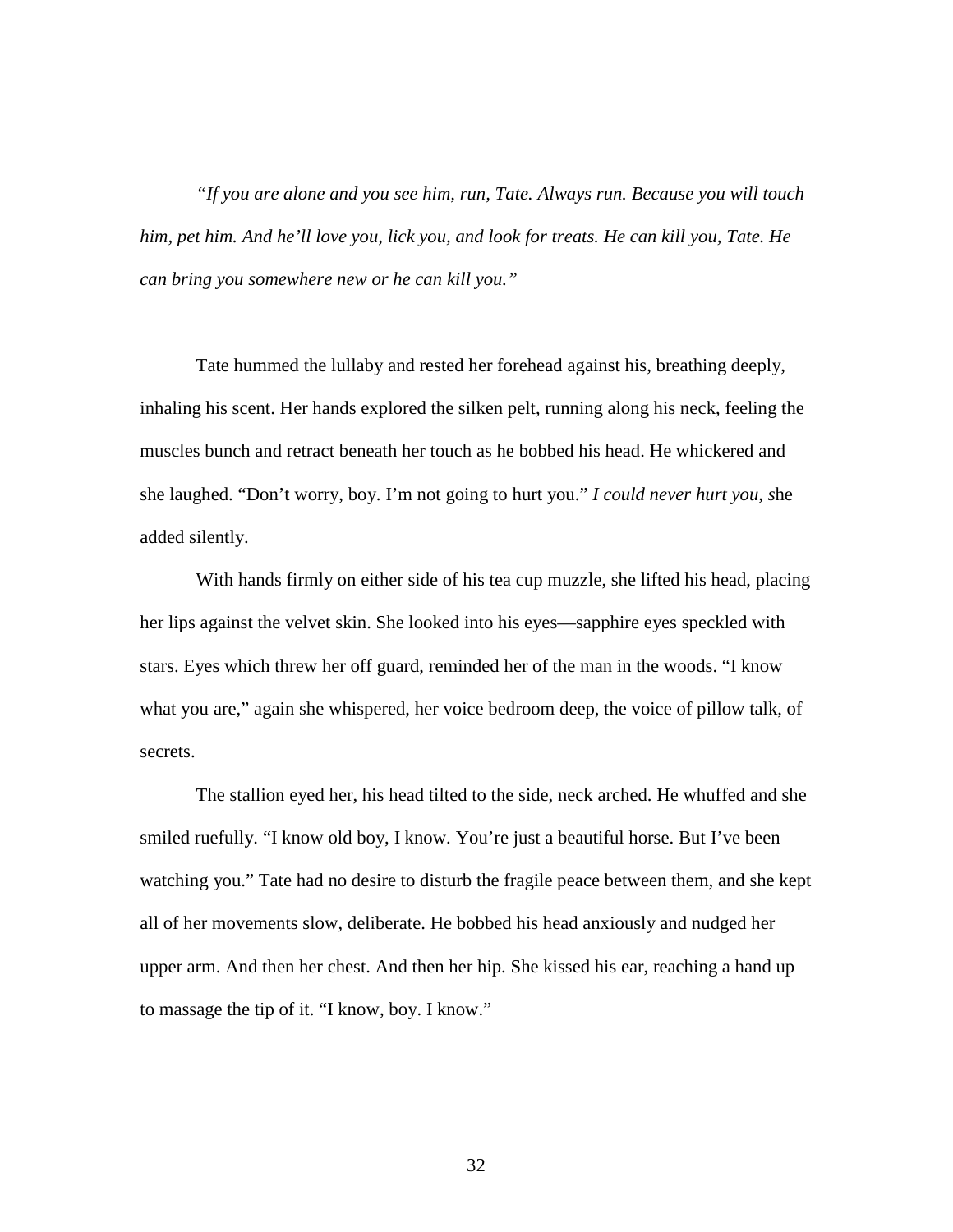And then he knelt, lowering his body for easy access. Grasping his mane, she pulled herself up with an ease she hadn't felt around these animals in years. Tate entwined her fingers about his withers, locking her legs around his side.

*"Once you're on him, you're his. There is no escape, Tate." "He's a horse, Jenelle. Just a horse." Jenelle turned her head away. "He is not just a horse."* 

As soon as she was settled the stallion took off along the shore, flying over the sand, his gait smooth, wild. She held on, lowering herself over his withers, stretching her hands up higher in his mane. "I know what you are!" she yelled into the air, her voice whipping up and away from her, trailing backwards, caught on an errant wisp of air. It was lost to the cliffs.

And she held on tight as the stallion pivoted, spinning on his back legs, stretching out his gallop in the other direction. And she closed her eyes, knowing, remembering the story.

*"What does he do?"* 

*"He becomes a monster."* 

Sand kicked up around them, a tunnel, a tornado in which they moved, her legs weakening from the grip. And slowly, her legs seemed to adhere to his body, no longer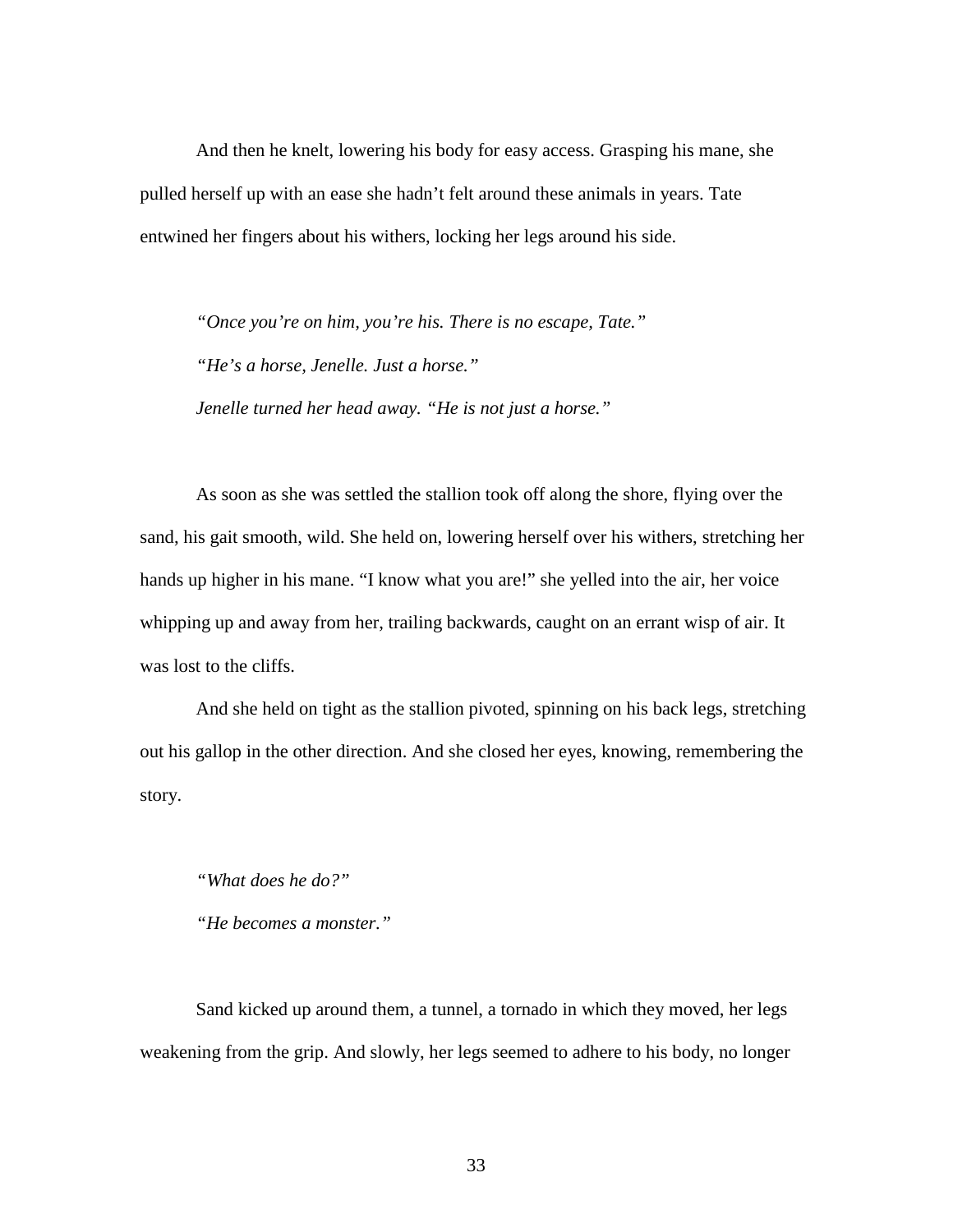slipper silk, and she felt the need to hold on slip away. There was no need to cling as he stretched out into his full stride.

*"And?"* 

*"He turns toward the ocean."* 

 Tate opened her mouth as the horse pivoted again, drawing in a deep breath, closing her eyes against the oncoming wind. *You were right, Jen. You were right.* And she closed her mouth again, prepared, feeling the jolt as the stallion's hooves touched salt water for the first time since she mounted.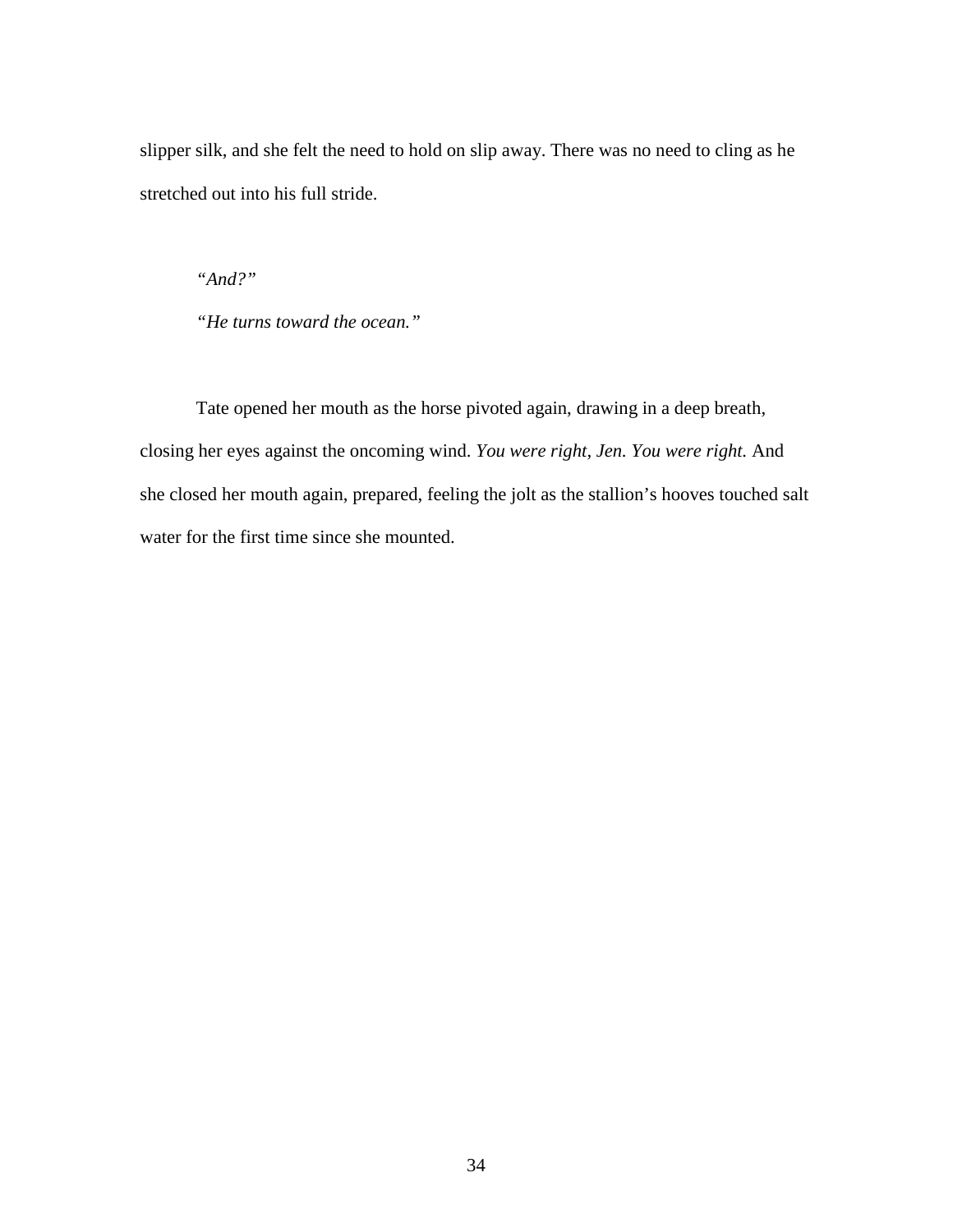#### READING LIST

Banville, John. *The Sea.* New York: Random House, 2005. Print.

- Barthes, Roland. *Camera Lucida.* New York: Hill and Wang, 1989. Print.
- Brooks, Terry. *Sometimes the Magic Works: Lessons From A Writing Life.* New York: Del Rey, 2003. Print.
- Campbell, Lori. *Portals of Power: Magical Agency and Transformation in Literary Fantasy.* Critical Explorations in Science Fiction and Fantasy Series, 19. Jefferson, NC: McFarland, 2010. Print.
- *Celtic Fairy Tales.* Ed. Joseph Jacobs. Bath, England: Parragon, 2000. Print.
- deLint, Charles. *Spirits in the Wires.* New York: Tor, 2003. Print.
- Evens-Wentz, W.Y. *The Fairy Faith in Celtic Countries.* New York: Citadel Press, 2003. Print.
- Gaiman, Neil. *Anasi Boys.* New York: HarperCollins, 2006. Print
- Gaiman, Neil. *American Gods.* New York: HarperCollins, 2001. Print.
- Helprin, Mark. *Winter's Tale.* New York: Harcourt Brace & Company, 1983. Print.
- Kubler-Ross, Elizabeth. *On Death and Dying*. 2<sup>nd</sup> Edition. Berkley: Celestial Arts, 2008. Print.
- Link, Kelly. "Travels with the Snow Queen." *Stranger Things Happen.* New York: Small Beer Press, 2001. Print.
- Marquez, Gabriel Garcia. "A Very Old Man with Enormous Wings." *Collected Stories*. New York: Harper Perennial, 1999. Print.
- Mendlesohn, Farah. *Rhetorics of Fantasy.* Middleton, CT: Wesleyan University Press, 2008. Print.
- Munro, Alice. *The View From Castle Rock.* New York: Random House, 2006. Print.